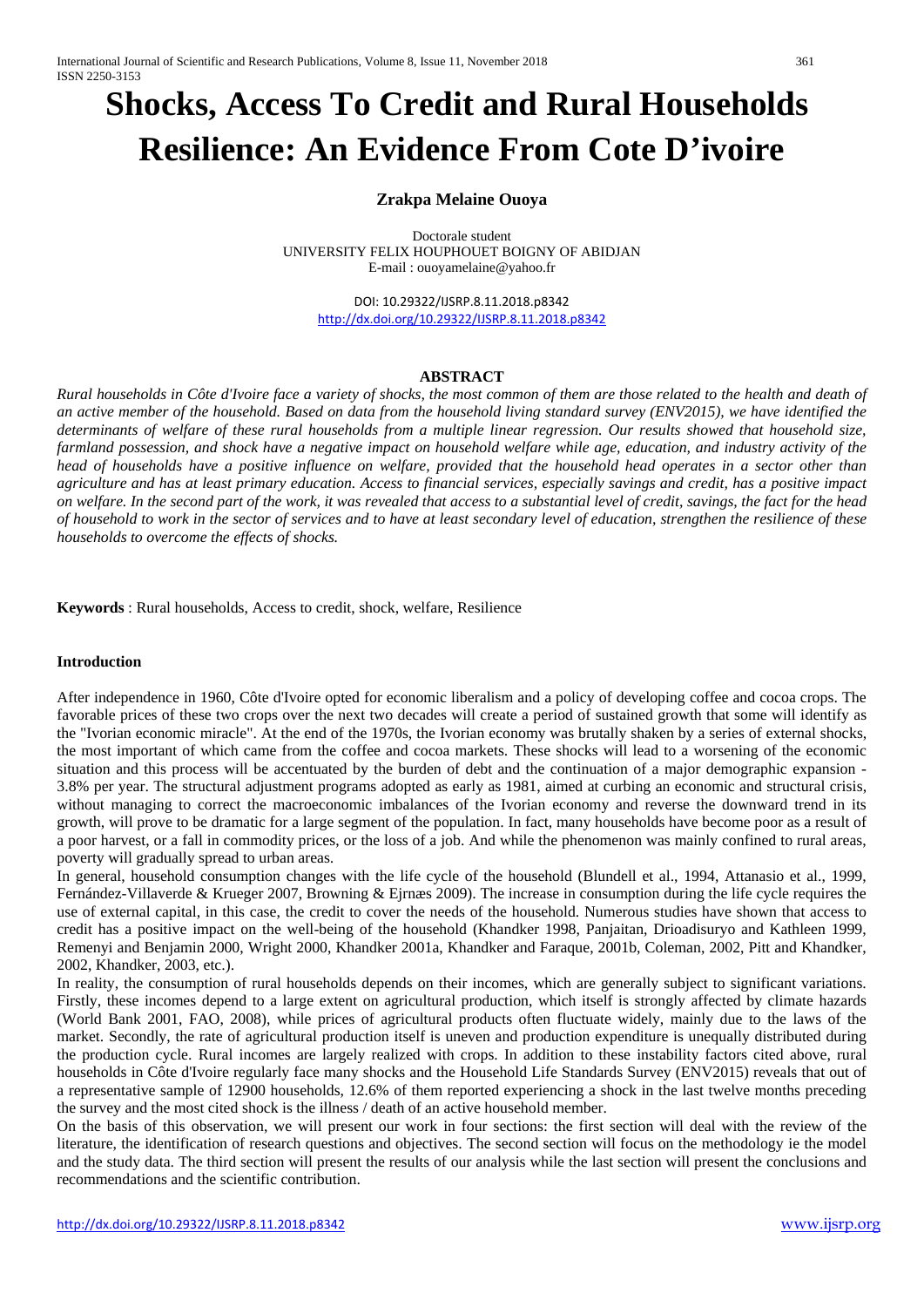#### **1. Background / Research goals / Objectives**

Access to the financial market globally and access to the credit market by the rural poor have been at the heart of many studies given their importance for improving the living conditions of these households. The integration of risk into the poverty reduction dynamics makes it possible to understand a variety of mechanisms developed by households to either prevent risks (risk management strategies) or adapt to the shock (adaptation strategies). This littérature review wil be divided into two parts : the first one will deal with the importance of access to credit in improving rural household welfare and the secon one will try to identify the strategies adopted by these households to prevent or adapt their living conditions to shocks. At the end of this first analysis, we can seize the opportunity of conducting of our study which aims to grasp the relationship that may exist between shocks and access to credit and better appreciate the resilience of households in the context of improving their living conditions.

Ensuring that farmers have adequate access to financial resources is a key principle of successful rural development strategies. Policymakers have long understood that rural producers who can not meet their capital needs must be content with suboptimal production strategies. When producers are unable to make the necessary initial investments or bear additional risk, they must give up the improvement of their productivity, their incomes and their well-being (Besley, 1995, Bank 2008a). In addition, without adequate access to loans or insurance, producers faced with negative shocks such as drought, disease or a significant drop in prices of production goods may lose some of the few assets they own (Diagne et al. Zeller, 2001). Conversely, producers who have access to well-designed credit, savings and insurance services may have capital to finance the inputs, labor and equipment they need to generate income; they can afford to invest in riskier but more profitable companies and asset portfolios; and may adopt more effective strategies to stabilize their food intake (Zeller et al., 1997). Overall, greater access to financial services offers opportunities to improve agricultural production, food security and the economic vitality of communities and entire nations.

Rural households and agricultural enterprises in developing countries obtain credit and insurance from a wide range of financial service providers, including commodity traders, banks, cooperatives and mutuals, contract agricultural enterprises and inputs ; they can also borrow informally from relatives, friends, owners, traders or money lenders. A defining characteristic of many of these financial transactions is that they involve "active monitoring" (Tirole, forthcoming cited by Conning and Udry, 2005). Monitoring or surveillance is used both as a surrogate and as a complement to collateral safeguards and enforcement strategies. Money lenders and financial intermediaries, in addition to investing in the control and supervision of their clients, can also intervene to significantly shape the choice of technology and other production decisions of their customers.

Financial markets (credit, savings and insurance markets) in developing countries and particularly in the sub-Saharan region are largely underdeveloped, are generally non-existent, particularly in rural areas, and for those that exist, many work imperfectly (Morduch, 1995). Also, although private banks are nominally open to financing agriculture, they generally view agricultural producers as high risk clients. Low levels of capitalization, lack of formal credit history, insufficiently secure collateral (partly due to land issues), seasonality of income, influence of unpredictable weather and other exogenous factors and avenues limited legality for the execution of contracts, are made to discourage commercial banks in their willingness to finance small farmers and other micro-household enterprises (Joyn Coop, 2014).

Lanza (1995), admitting first and foremost that rural growth has historically been disadvantaged by financial sector policies favoring urban development over rural development, is based on case studies from Costa Rica and Indonesia, to show how appropriate and inappropriate policies related to banking and financial infrastructure, mobilization of rural savings, capital formation, securities markets and credit allocation can affect rural development. Lastly, the author recommends financial sector reforms such as the privatization of financial structures, the regulation of the prudential supervision of intermediaries and the liberalization of credit and interest rate systems in order to stimulate production and encourage rural growth. As Zeller (2001) points out, financial services can be used for income generation on the one hand and for income and consumption alleviation on the other. While insurance and savings are ex ante, ie preventive strategies for smoothing consumption, consumer credit is generally used ex post facto to a calamity. Thus, the experience of a shock would then be positively correlated with the demand for credit and negatively with the demand for the other two services.

Following works that have focused on analyzing the access of poors to financial markets, we will have to focus on studies that are related to the rural poors access of to credit market.

Access to credit plays a major role in poverty reduction efforts in many developing countries. For rural poor households, credit represents a substantial portion of their annual income and provides significant financial means to generate additional income. Despite the importance of credit in poverty reduction strategies, the majority of rural poor are constrained in their willingness to access credit in the formal credit market. Recent financial reform programs in many developing countries have not had a positive impact in terms of improving access to credit for the majority of the rural population (Mohamed and Temu, 2009). This situation of limited access to credit is confirmed by a 1975 report of the World Bank on agricultural credit which noted that less than 1% of farmers in some African countries had access to subsidized loans while in a country like Taiwan almost all farmers had access (World Bank 1975). The report also noted that in Latin America and Asia, it is not uncommon for 70 to 80 percent of small farmers to have virtually no access to this credit. Also, many factors have been identified as influencing rural households' access to credit in the formal credit market in the literature (see Ibrahim et al., 2007, Nur- yartono et al., 2005, Dallimore and Mgimeti, 2003). Mohamed, 2003, Temu et al., 2001, Daniels 2001, Vaessen 2001, Mushinski 1999, Kashuliza and Kochar 1997).

<http://dx.doi.org/10.29322/IJSRP.8.11.2018.p8342> [www.ijsrp.org](http://ijsrp.org/) Financial market imperfections, such as information asymmetries and transaction costs, are likely to restrict access to credit for the poor, micro and small businesses - lacking collateral, credit history and relationships - thus preventing them from seizing investment opportunities and leading to persistent inequalities and slower growth. This is reflected in the conventional wisdom that lending to poor households is a failure in advance because the costs of doing so are too high; the risks too high, the propensities to save these households too low, and very few of these households only have assets to offer as collateral for the loans that will have to be granted to them. Note that in developing countries, formal and informal credit sectors coexist despite large interest rate differentials. This coexistence is worrying given the recent wave of financial liberalization aimed at broadening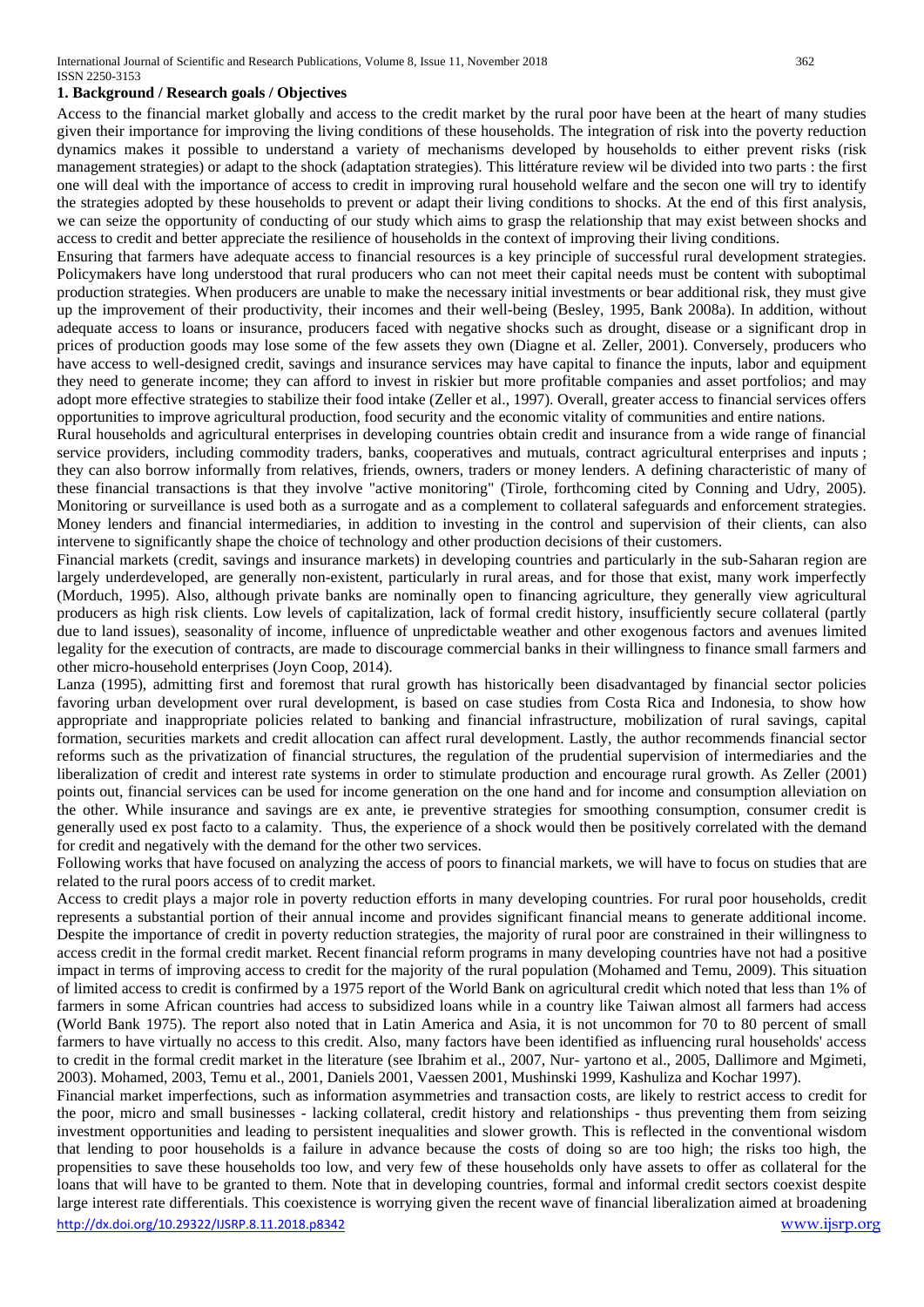and deepening the formal credit markets. Two main explanations are proposed in the literature. First, the informal sector may be the recipient of "excess" demand from the formal sector (Bell, Srinivasan and Udry 1997, Conning 1996, Hoff and Stiglitz 1990). From this point of view, formal lenders have limited local information and must rely on collateral to resolve moral hazard and adverse selection issues inherent in credit operations. The ability of informal lenders to substitute information-intensive control and monitoring for the guarantee allows them to offer contracts to people who are excluded from the cheaper formal sector. A second alternative explanation is that lower transaction costs allow informal lenders to offer loans with lower effective costs (Chung 1995, Kochar 1997, Mushinski 1999). From this point of view, the informal sector should not be the area of last resort, but rather the preferred sector (Boucher and Guirkinger, 2007). The importance of the informal sector in rural credit is confirmed by the Survey of the Standard of Living of Ivorian households (ENV2015) which revealed that 75% of loans in Ivorian rural areas come from individuals while MFIs and other organizations approximately 15% when the banking sector was able to grant about 5% of this credit.

Credit has a significant impact on the level of investment in agriculture. It is estimated that about 95% of agricultural machinery in India is purchased with loans from official credit institutions (Sarkar, 2013).

The relationship between credit and poverty and vulnerability to poverty has also been analyzed by other studies. Zaman (1999) examines the extent to which microcredit reduces poverty and vulnerability through a case study of BRAC, one of the largest providers of microcredit for the poor in Bangladesh. According to the author, increases in income or consumption (ie poverty reduction) can occur if the credit is used for an income-generating activity and this activity generates returns that exceed the repayments of the loans. Quach et al. (2005) seek evidence of the impact of credit on the economic well-being of households in Vietnam. Their results confirm that household credit contributes positively and significantly to the economic well-being of households in terms of per capita expenditure, per capita food expenditure and non-food expenditure per capita.

It is obvious that credit plays an important role in increasing agricultural productivity. Rapid and easy access to credit allows farmers (including marginal farmers) to purchase the inputs and machinery needed to conduct agricultural operations and increase production (Abedullah, 2009, Saboor et al. 2009). No one can ignore the contribution of credit in improving the living conditions of households, increasing production and adopting new technologies essential for increasing agricultural productivity. Despite its contribution to the rural environment, we can not ignore the influence that the vagaries and conditionalities of the economic, political and climatic environment could have on agriculture and rural households in general. It is the consideration of these facts that has aroused interest of the scientific community around the issues of risk management and adaptation to shocks.

Rural households depend on agriculture and their incomes are often subject to wide variations due to inconsistent climatic conditions (Dercon 1996, Adams 1984). Alderman and Paxson (1994) distinguish risk management from shock adaptation strategies. Risk management strategies attempt to reduce the risk of the ex ante revenue process (income smoothing). Risk adaptation strategies include self-insurance (through precautionary saving) and informal sharing of risks in groups. Households can insure themselves by accumulating assets in good years, which they exhaust in bad years. Alternatively, informal arrangements can be made between members of a group or village to support each other in case of difficulties. These mechanisms are observed within extended families, ethnic groups, neighborhood groups and professional networks. Risk coping strategies may also involve trying to earn extra income in case of difficulties. These mechanisms gain strength after shocks and help to isolate patterns of consumption from income variability (Morduch, 1995).

The relevance of each of these strategies can only be understood through economic analysis. Indeed, many studies have examined the effectiveness of formal and informal risk-sharing and consumption-smoothing arrangements (eg Alderman and Paxson 1994, Jalan and Ravallion 1999, Townsend 1994). Several studies have examined the ability of households to manage risk and adapt their consumption in environments characterized by incomplete formal financial markets, uninsured risks, constraints on ubiquity of loans (loans) and risk aversion of farm households (Deaton & Muellbauer 1980, Deaton 1990, Deaton 1991, Deaton 1992a, Rosenzweig & Wolpin 1993, Zimmerman & Carter 2003, Kazianga & Udry 2006). A combination of these features not only creates fluctuations in income, but may also limit the paid use of assets and the ability of households to undertake profitable activities (Rosenzweig & Wolpin 1993, Dercon 2002, Dercon 2005). However, access to goods can help rural households cope with income uncertainty and out of poverty. Also, others works have focused on the analysis of the formal and informal mechanisms of ex post adaptation adopted by households in response to various shocks (Murendo et al, 2011, Townsend 1987, 1994, Mace 1991, Cochrane 1991, Fafchamps 2003, Fafchamps and Lund 2003, Zhang and Ogaki 2004).

Asfaw and Braun (2004) examine the impact of the disease on rural household consumption and the capacity of existing risksharing mechanisms to ensure consumption against health shocks. Using data from Ethiopia, the authors reveal that neither the households themselves nor the existing risk-sharing mechanisms are able to insure household non-food items against head-ofhousehold disease in the sampled areas. Using information on individual health status from the Indonesian family life survey, Lim (2017) finds evidence that Indonesian farm households cope with chronic diseases of adult men through substituting for intra household work. However, the results show that this strategy is not effective in case of serious health shocks.

Kim and Prskawetz (2009) examine the impact of idiosyncratic shocks on household consumption, education spending, and fertility in Indonesia. They assess whether investment in children's human capital and fertility are used to smooth Indonesian household consumption. Their results indicate that the coping mechanisms are rather effective for Indonesian households facing a difficult economic situation. Only in the case of unemployment do they see a significant drop in consumer spending and education spending as fertility rises.

Murendo et al. (2011) analyze the effects of drought on the food security of rural Ethiopian households and the associated risk management strategies. Extensive ex ante adaptation strategies widely practiced in the region include storing crop residues as fodder for livestock, raising livestock tolerant to drought, mixed cropping, using short-term crop varieties, and the adoption of conservation practices. Ex-post adaptation strategies used by households include the sale of assets and the use of informal networks. This article shows that training farmers in forage production and conservation, as well as soil and water conservation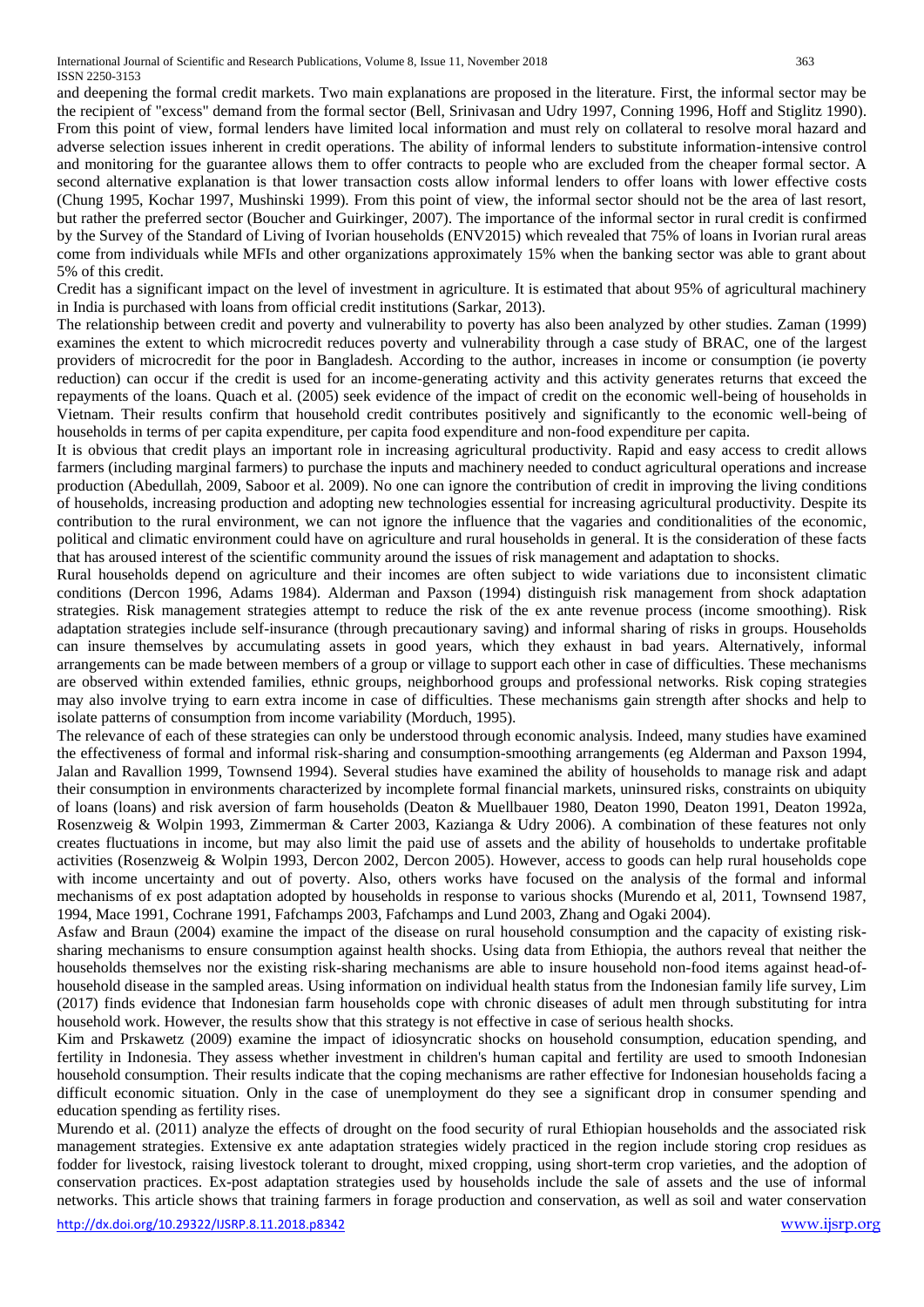practices, appears to be a key option to strengthen farmers' ability to adapt and cope to drought. Dercon (2002) reviews the literature on poor households' use of risk management and risk adaptation strategies. His work identifies constraints on their effectiveness and discusses policy options. The results show that risks and bottlenecks limit the possibilities of using assets as insurance, that entry constraints in given business sectors limit the usefulness of income diversification. Informal risk sharing offers only limited protection, leaving some poor people exposed to very serious negative shocks. On the other hand, public safety nets are likely to be beneficial, but their impact is sometimes limited and they may have negative externalities on households that are not covered. Nakagawa and Shaw (2004) examine the role of social capital in post-earthquake rehabilitation and reconstruction programs in two cases: Kobe, Japan, and Gujarat, India. The Kobe case study shows that community with social capital and a tradition of community activities can proactively participate in the rebuilding program, and so can succeed and recover as quickly as possible. In Gujarat, it has been observed that the community with social capital has the highest satisfaction rate for new urbanization and has the fastest recovery rate. Ultimately, the importance of social capital in the reconversion of households to shocks has been confirmed by many studies. However, other strategies can be developed by households to adapt to these shocks.

Schultz (1975) argues that educated people adapt more easily to changing economic conditions, use assets more efficiently, obtain better credit arrangements and more quickly exploit new sources of income. Rosenzweig and Wolpin (1993) find that in India, oxen are used as stockpiles, that is, they are sold at the wrong time for smoothing consumption. Udry (1994) finds that households in northern Nigeria obtain loans when needed, which they repay on the basis of random shocks to themselves and lenders. Kochar (1999) finds that Indian men increase hours of work in the market in response to unexpected changes in crop profits. Risk adaptation measures appear to vary by region and situation. The existing literature on idiosyncratic income uncertainty and its effects on agricultural households in developing countries assumes that these households are particularly vulnerable to shocks related to agricultural production and income. It is argued that shocks to crop incomes reduce household wealth not only directly but also as a result of costly household measures to protect consumption against such shocks. These include choosing less risky but less profitable agricultural investments, and *ex ante* diversion of productive capital into more liquid assets or the *ex post* sale of such assets to smooth consumption (Mukesh Eswaran and Ashok Kotwal, 1989). , Jonathan Morduch, 1994). A second theme in this literature is that credit markets play a central role in protecting consumption against idiosyncratic shocks to crop income. Thus, inter-household differences in vulnerability to such shocks are most often related to differences in access to credit markets (Eswaran and Kotwal, 1989, Morduch, 1990). DeLoach and Smith-Lin (2017) examine the effect of access to formal banking services on households' ability to smooth consumption in response to the disease of adult workers. The results of his work reveal that the means by which households smooth consumption differ according to their access to formal services. Those with access to formal credit increase borrowing from banks, while those with access to formal savings only, but not credit, benefit from savings. Households without access to formal banking services eventually liquidate productive assets. The existing literature evaluates these different strategies to analyze their effectiveness to allow the household to maintain its standard of living in case of actual occurrence of the given shock.

In Côte d'Ivoire, the household standard of living survey (ENV2015) reveals two categories of shocks that affect households: shocks that affect all households in a given area (drought, flood, etc.) and shocks that particularly affect certain households (job loss, illness of an active household member). In this survey conducted by the National Institute of Statistics, 12.6% of households reported having suffered at least one shock in the last 12 months. The shock most cited by households (31% of households) is the illness / death of an active member of the household. Then come shocks such as lack of economic opportunities (14%), lack / irregularity of rains (11%) and diseases and crop damage (8%). The successive crises that the country has experienced and the hazards related to the consequences of global warming have weakened households in general and rural households in particular. These shocks have had a negative effect on the economic activity of the affected households and this, on their ability to cope with shocks. Half of affected households (51%) say they have experienced a decrease or loss of their income and 6% of households say they have lost assets. Also, the ability to produce or buy food has been significantly reduced for about one third of households (33%).

In response to these shocks, rural households have developed several compensation strategies. These strategies can be classified into food-type strategies (modification of eating habits or the reduction in the number of meals or quantities consumed, etc.) and non-food (sale of productive and non-productive goods, livestock, solidarity, use of loans, etc.). Data analysis shows that more than half (54%) of shocked households have developed at least one food strategy versus 20% have developed non-food strategies. However, 26% of shocked households report that they have not developed a strategy to deal with shocks. The high income dependence of Ivorian rural households on the instability of commodity prices (particularly coffee and cocoa and many other crops such as latex, cashew, etc.) on the international market, the diversity of idiosyncratic shocks that these households face, make the analysis of the situation of these households an atypical case. Also, at the end of this review, note that many studies have been conducted to either study the influence of various shocks on the consumption of rural households, or to understand the relevance of each of the strategies adopted by rural households to prevent risks or coping with shocks in an environment of uncertainty. Despite the diversity of this work, none of them, to the author's knowledge, has focused on the case of rural households in Côte d'Ivoire and it is to fill this gap that this analysis is conducted.

Rural households in Côte d'Ivoire depend mainly on agriculture unfortunately subjected to many climatic hazards having a structural effect on agricultural productivity. In addition, the laws of the market have led to a sustained downward trend in commodity prices in the international market. Shocks, whether idiosyncratic (illness or death of a family member, job loss, etc.) or covariates (falling prices of production goods, diseases and crop damage, etc.) are part of everyday life of these rural households. They will therefore have to identify mechanisms to reduce their impact in view of a consistent smoothing of consumption and an improvement of their level of well-being. The aim of this study is to determine the conditions for improving the welfare of rural households in a shock situation. Our analysis answers three research questions: What determines the welfare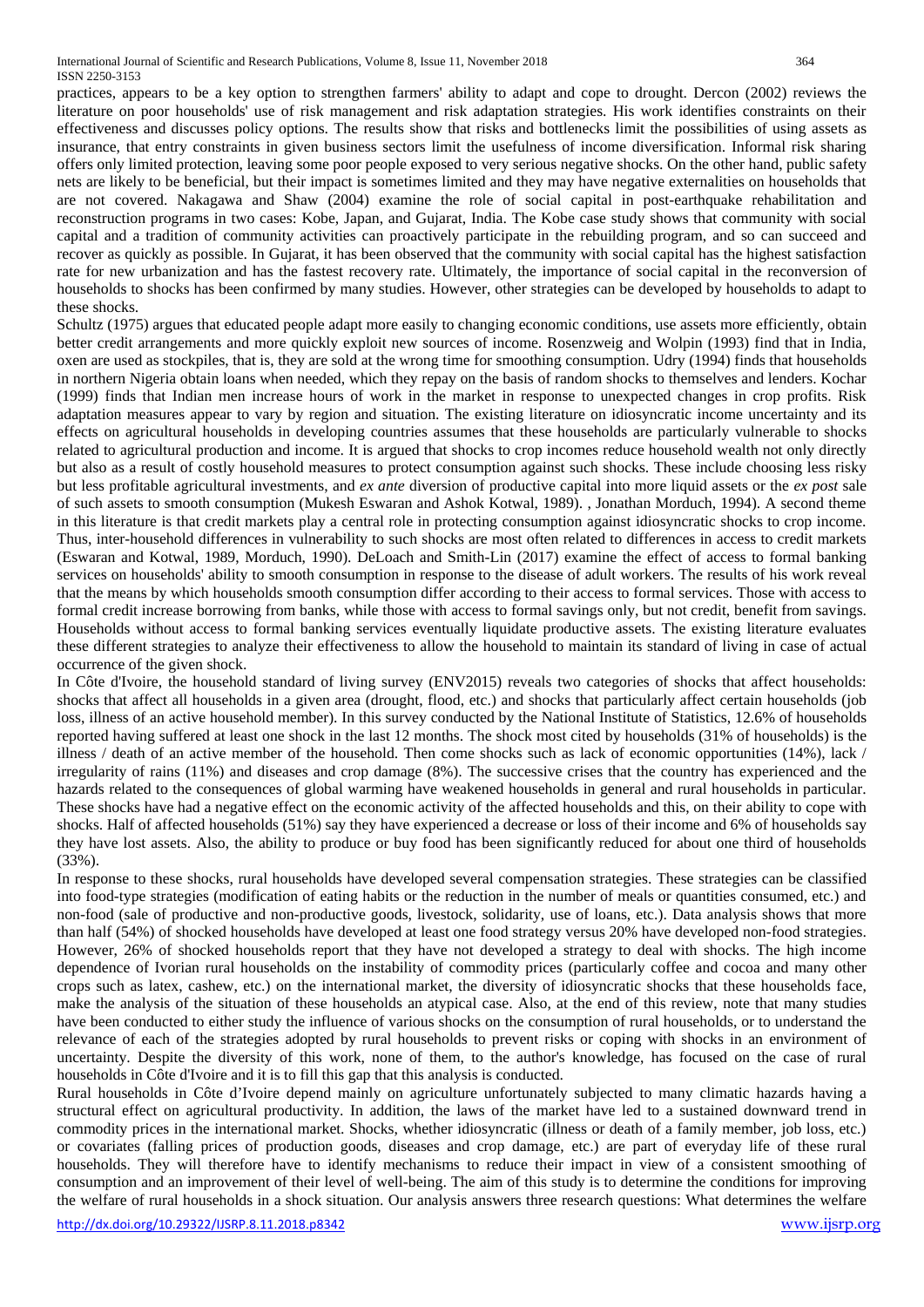of rural households in Côte d'Ivoire? At what level can credit be an instrument for reconversion of households in shock? What are the factors that determine the resilience of households in shock?

Two objectives are therefore assigned to this study: the first relates to the identification of determinants of the level of well-being of rural Ivorian households; the second seeks to determine the influence of access to credit and other factors on the adaptation of households in shock.

Following this literature review, we will focus on the presentation of the methodology chosen to conduct this study.

# **2. Methodology**

#### **The analysis model**

The variable used as proxy for welfare is the consumption per adult of the household (Quach et al., 2005). The model for estimating the determinants of household well-being is the following multiple linear regression:

 $CPA_i = \beta_0 + \beta_1 age_i + \beta_2 AL_i + \beta_3 HS_i + \beta_4 AC_i + \beta_5 EL_i + \beta_6 HI_i + \beta_7 Choc_i + \beta_8 SA_i + \beta_9 OD_i + \beta_{10} SV_i + \beta_{11} AS_i +$ ………..(1)

Where  $CPA<sub>i</sub>$  is the value of consumption per adult of the household *i*.  $age<sub>i</sub>$  is the age of the head of the household replaced by the variable  $CA<sub>i</sub>$  which represents the age categories of the head of the household *i* in the second model. Three categories are taken into account, dividing this variable into three binary variables: the first one takes into account households whose head is less than 35 years old ( $CA_{35}$  takes the value 1 if the age of the household head is smaller than 35 and 0 if not), the second takes into account households whose head is between the ages of 36 and 55  $(CA_{55i}$  is 1 if the head of the household is between 36 and 55 years old and 0 if not) and the last one takes into account households whose head is between 56 and 105 years old  $(CA<sub>105j</sub>$  takes the value 1 if the age of the head of household is between 56 and 105 years old). In model 2, the reference category of our analysis is  $CA_{35i}$ .

 $AL_i$  is a binary variable with a value of 1 if the household has agricultural land and 0 if not;  $EL_i$  is a four-category variable splitting this variable into four binary variables indicating the education level of head of household: the first  $EL_{0i}$  is a binary variable with a value of 1 if the head of household has no education level and 0 if no;  $EL_{1i}$  takes the value 1 if the head of household has the primary level and 0 if not;  $EL_{2i}$  takes the value 1 if the head of household has the secondary level and 0 if not;  $EL_{3i}$  takes the value 1 if the head of household has the upper level and 0 if no. The reference modality of our analysis is  $EL_{0i}$ . AS<sub>i</sub> is a variable with four categories representing the different sectors of activity.  $AS_{1i}$ ,  $AS_{2i}$ ,  $AS_{3i}$  and  $AS_{4i}$  are binary variables representing respectively the fact that the head of household operates in the sector of agriculture, industry, trade and services.  $Choc<sub>i</sub>, SA<sub>i</sub>, OD<sub>i</sub>, SV<sub>i</sub>$ are binary variables representing, respectively, whether the household has had a shock in the last 12 months, the fact that the head of household whether employee or not, whether or not the household get it own dwelling, whether the household has saved or not during the 12 months preceding the survey.  $HS_i$ ,  $AC_i$ ,  $HI_i$  are independent variables representing, respectively, the size of the household *i*, the amount of credit obtained by the household *i* (in thousand of fcfa) and the main income of the household *i* (in thousand of fcfa).

This model can be interpreted in several ways. Let the following linear regression model:

= 0 + 11 + 22 + ………………………………………………….…..(2)

Let  $\sigma_k$  be the standard deviation of the variable  $x_k$ . By dividing each  $x_k$  by  $\sigma_k$  and multiplying the corresponding value of  $\beta_k$  by  $\sigma_k$ , we obtain:

<sup>=</sup> 0 <sup>+</sup> (11) 1 1 <sup>+</sup> (22) 2 2 + ……………………………………………..(3)

 $\beta_k^{S_x} = \sigma_k \beta_k$  is an *x*-standardized coefficient.

To standardize the dependent variable, let  $\sigma_v$  be the standard deviation of *y*. We standardize *y* by dividing equation (2) by  $\sigma_v$ :  $\mathcal{Y}$ 

 = 0 + 1 1 <sup>+</sup> 2 2 <sup>+</sup> ……………………………………………….…(4)

Thus,  $\beta_k^{Sy} = \beta_k / \sigma_y$  is a *y*-standardized coefficient.

We can standardize all the coefficients of both *x* and *y*:

 = 0 + � 11 � 1 1 + � 22 � 2 2 + …………………………………………(5)

#### **The data**

The data used in this research are those from the 2015 Household Living Standards Survey produced by the National Institute of Statistics (Côte d'ivoire). The research unit is the household and the people who live there. The universe of the survey is made up of all African households residing in Côte d'Ivoire. It is a multi-topic national survey, with modules covering many aspects of the standard of living. The General Census of Population and Housing (RGPH2014) served as a sampling frame. The sampling follows a two-stage draw with first-stage proportional allocation of Census Districts or Enumeration Area in the strata of the study; In the second degree: systematic drawing of 12 households by enumeration area. The sample is stratified into three sets and provides significant results for the region and the place of residence, the city of Abidjan and all of Côte d'Ivoire, urban and rural. The size of the sample per stratum varied between 276 and 1188 households, to take account of the demographic weight of certain regions, ie a total sample of 12 900 households for the 33 strata (31 regions plus the city of Abidjan and the District Autonomous of Yamoussoukro). The household survey has 16 sections (household composition, household governance, health and education, employment, income-generating activity, livestock characteristics, agriculture, , ...). As part of our analysis, only rural households (55% of observations) were selected. Following the presentation of our database, it is convenient for us to proceed to the presentation of the results and the resulting discussions.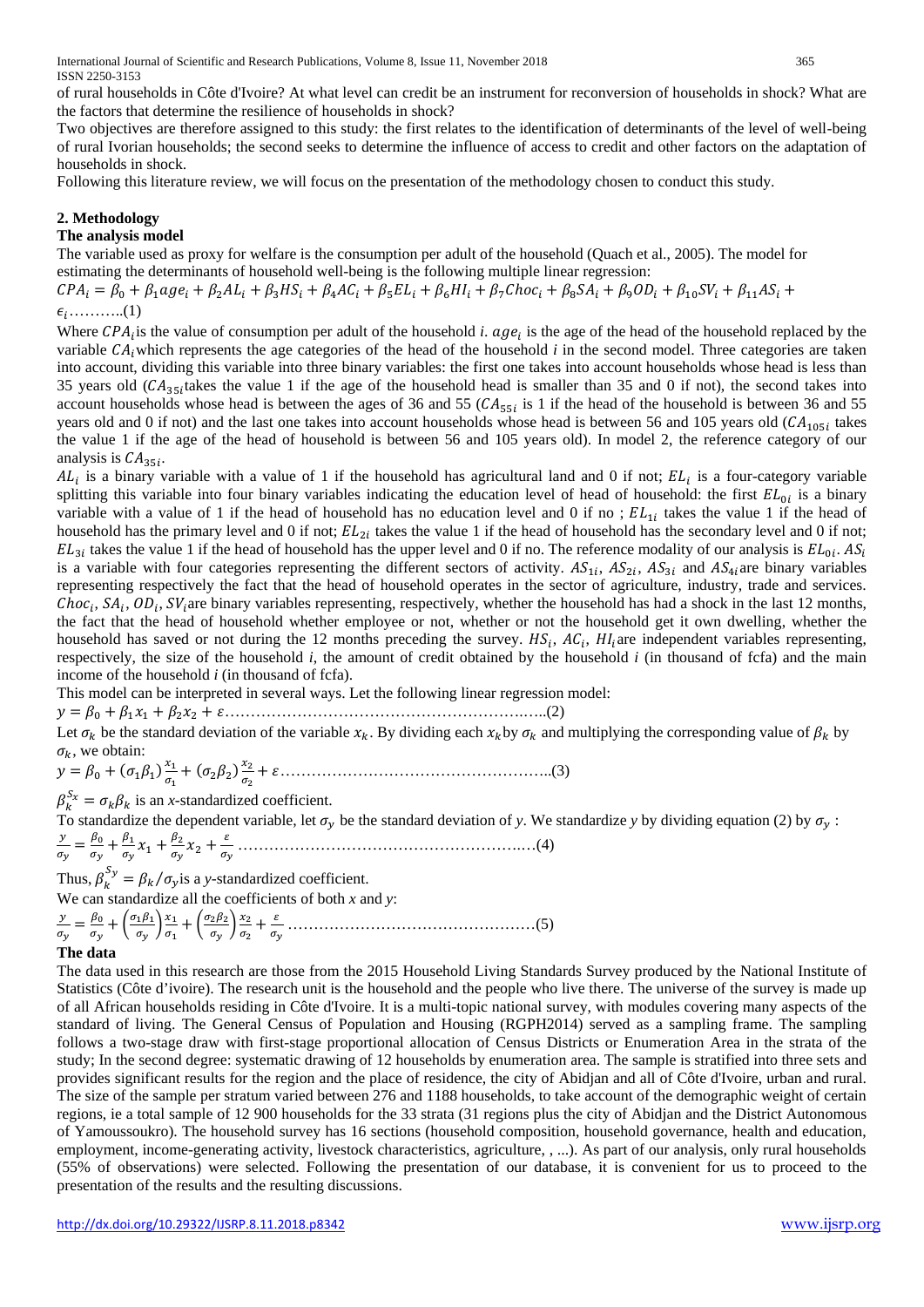# **3. Résults and discussions**

## **Descriptive statistics**

The database of our work contains 53,475 observations. A total of 12 variables were retained in the model including a dependent variable and 11 independent variables. Among the 11 independent variables, there are 4 numerical variables and 7 indicator variables, 2 of which each have three modalities with a reference modality. The dependent variables of our model is the consumption per adult named CPA. It is evaluated in thousands of CFA francs and has a minimum value of 17 and a maximum value of 5140. The average of this variable in the analysis sample is 590 with a standard deviation of 497. The four numerical variables of our sample are: age, HS, AC and HI. Each represents the age of the head of the household, the size of the household, the amount of credit obtained by the household in thousands of CFA francs and the main annual income of the household also in thousands of CFA francs. The minimum age of the head of the household in the sample is 15 years and the maximum age is 89. The average age is 37 years old. The HS variable for household size takes values between 1 and 16 with an average of 2.3 and a standard deviation of 1.76. The amount of credit obtained by the households in our sample varies between 0 and 7000 with a value of 0 corresponding to the households that did not have credit during the last twelve months preceding the survey. The last numeric variable is the HI variable, which represents the household's main income, evaluated in thousands of CFA francs. The minimum value of this variable is 0.018 and the maximum value is 23 000 000. The average income is 21,434. In total, 7 dummy variables are included in our model: AL, EL, Shock, SA, OD, SV and AS. The variable AL takes two values (1 if the household has agricultural land and 0 if no) and the reference modality is the 0 modality. The average is set at 0.66 and therefore 66% of the households in our sample have land farm. The EL variable takes four values representing the different levels of education of the household head. Modalities 0, 1, 2 and 3 correspond respectively to the fact that the head of household has no level of education; he has primary, secondary and higher levels. The averages of modalities 1, 2 and 3 are respectively set at 0.2; 0.19 and 0.02; the average of the modality 0 is therefore set at 0.59. This means that in our sample of 53,478 observations, 20% of households have primary level, 19% have secondary level and only 2% have the highest level. Households in which the head has no level of education are the most numerous with 59% of the total workforce. The reference modality of the variable EL is the modality 0.

The variable Shock takes two values 0 and 1 with the modality 1 for the households having suffered a shock during the last twelve months preceding the survey and 0 if not. The industry, trade and services sectors use respectively 13%, 19% and 18% of the observations in our sample. The agriculture sector alone employs 50% of households (see Table 1).

Tables 2, 3 and 4 present the situation of rural credit in relation to the fact that the household has suffered or not a shock. In Table 2, we see that in the sample of the entire rural population from which information was collected during this survey, 12.24% were hit by a shock during the last 12 months (39,163 individuals out of a total of 320,000 individuals). By reducing the size of this sample to 20,229 individuals, 19% of households were shocked, 89% of the total population applied for and received credit in the last 12 months. Shocked households receiving a credit at the same time represent a workforce of 3,547. This represents 91% of the number of households that suffered a shock, so 91% of the households that suffered a shock in the sample had solicited and obtained a credit. This shows the importance of credit in household coping strategies. Table 4 presents the sources of rural credit according to whether or not the household experienced a shock during the 12 months preceding the survey. Individuals occupy a prominent place in the provision of rural credit. Out of a total of 18,013 loans granted, 13,515 loan contracts were provided by individuals (friends, relatives, pawnbroker, etc.).

|                 | Estimation sample regress |                    | Number of $obs = 53478$ |            |  |  |  |
|-----------------|---------------------------|--------------------|-------------------------|------------|--|--|--|
| <b>Variable</b> | <b>Mean</b>               | Std. Dev.          | Min                     | <b>Max</b> |  |  |  |
| <b>CPA</b>      | 589.6898                  | 497.2693           | 17.2267                 | 5140.22    |  |  |  |
| age             | 36.7927                   | 12.9673            | 15                      | 89         |  |  |  |
| 1.AL            |                           | .6603463. .4735961 | $\theta$                | 1          |  |  |  |
| HS -            | 2.297954                  | 1.760659           | 1                       | 16         |  |  |  |
| AC              | 22.2003                   | 243.2345           | $\theta$                | 7000       |  |  |  |
| EL              |                           |                    |                         |            |  |  |  |
| 1               | .1967164                  | .3975198           | 0                       | 1          |  |  |  |
| $\overline{c}$  |                           | .1916676 .3936166  | $\Omega$                | 1          |  |  |  |
| 3               | .0225513                  | .1484695           | $\theta$                |            |  |  |  |
| HІ              | 21434.94                  | 680744             | .018                    | $2.3e+07$  |  |  |  |
| 1.Choc          |                           | .0955907. .2940319 | $\overline{0}$          | 1          |  |  |  |
| 1.SA            | .4133101                  | .4924321           | $\theta$                | 1          |  |  |  |
| 1.OD            | .4080183                  | .4914711           | $\theta$                | 1          |  |  |  |
| 1.SV            | .4253525                  | .494401            | 0                       |            |  |  |  |
| AS              |                           |                    |                         |            |  |  |  |
| 2               | .1274543                  | .3334843           | $\theta$                | 1          |  |  |  |
| 3               | .1929018                  | .3945803           | 0                       | 1          |  |  |  |
| 4               | .1771196                  | .3817734           | $\overline{0}$          | 1          |  |  |  |

## **Table 1 : Descriptive statistics of the linear regression model (without weights)**

*Source : Our computation from ENV2015 database*

#### **Table 2 : Descriptive statistics of rural households subjected to shocks**

Le ménage a t-il subit un choc Freq Percent Cum.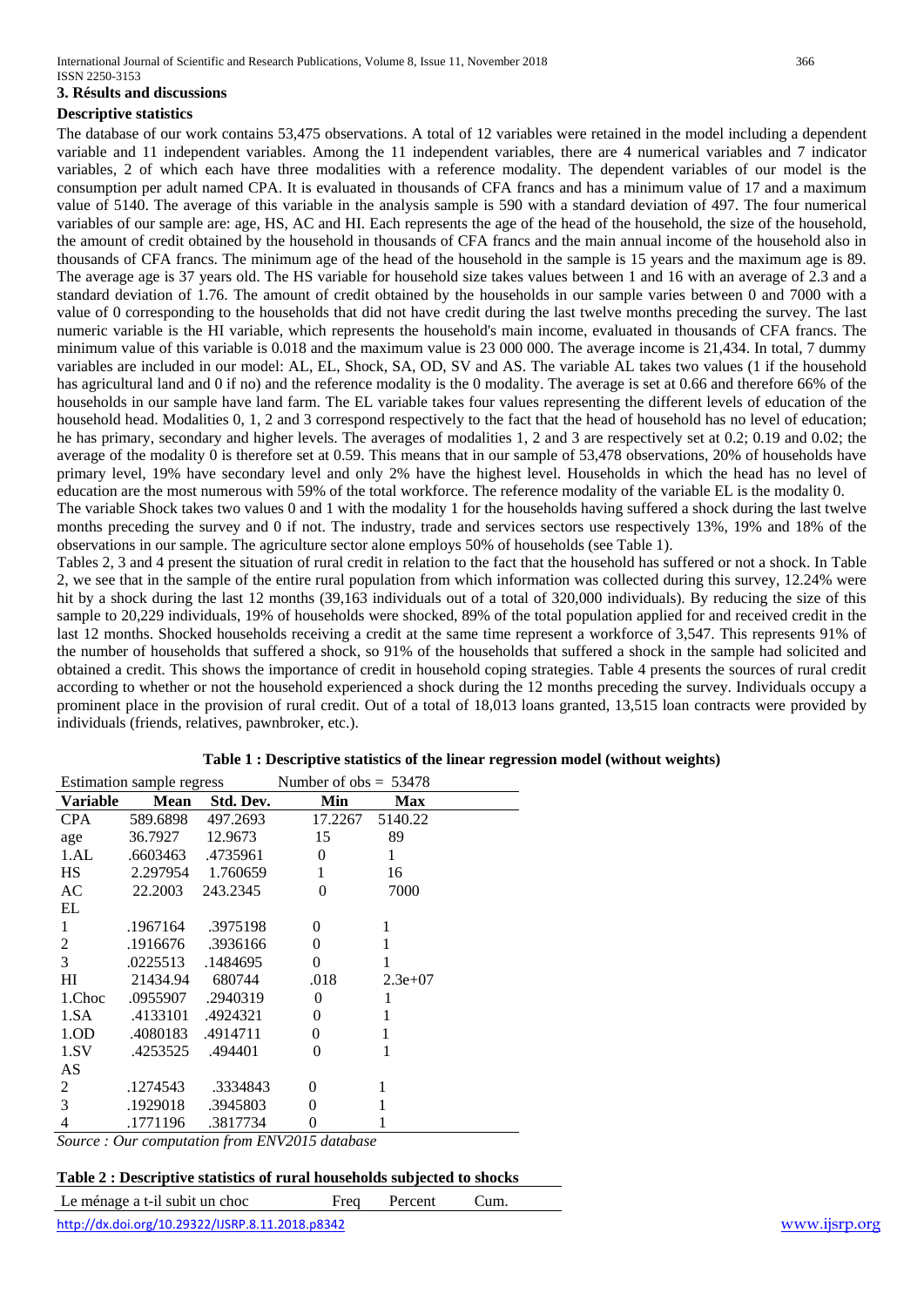| durant les 12 derniers mois ? |                |        |
|-------------------------------|----------------|--------|
|                               | 280.697 87.76  | 87.76  |
|                               | 39.163 12.24   | 100.00 |
| Total                         | 319,860 100.00 |        |

*Source : Our computation with data from ENV12015 database*

#### **Tableau 3 : Crossing rural households subjected to shocks with access to credit**

|                                | Ménage a sollicité et obtenu un crédit? |         |        |        |  |  |  |  |  |
|--------------------------------|-----------------------------------------|---------|--------|--------|--|--|--|--|--|
| Le ménage a t-il subit un choc |                                         |         |        |        |  |  |  |  |  |
| durant dernier 12 mois?        |                                         |         |        | Total  |  |  |  |  |  |
|                                |                                         | 0 1,858 | 14,466 | 16,324 |  |  |  |  |  |
|                                |                                         | 358     | 3.547  | 3.905  |  |  |  |  |  |
| <b>Total</b>                   |                                         | 2.216   | 18,013 | 20,229 |  |  |  |  |  |
|                                |                                         |         |        |        |  |  |  |  |  |

**Tableau 4 : Sources of rural credit selon que le ménage ait subit ou pas un choc**

*Source : Our computation with data from ENV2015 database*

| Le ménage a t-il subit un choc durant 12<br>dernier mois? |        |          |              |  |  |  |  |  |  |  |
|-----------------------------------------------------------|--------|----------|--------------|--|--|--|--|--|--|--|
| Auprès de quelle organisme a-t-il                         |        |          |              |  |  |  |  |  |  |  |
| obtenu un crédit?                                         | 0      |          | <b>Total</b> |  |  |  |  |  |  |  |
| Bank                                                      | 611    | 135      | 746          |  |  |  |  |  |  |  |
| Institutions of crédit                                    | 356    | 45       | 401          |  |  |  |  |  |  |  |
| Social funds                                              | 2      | 42       | 44           |  |  |  |  |  |  |  |
| <b>COOPEC</b>                                             | 48     |          | 49           |  |  |  |  |  |  |  |
| Others imf                                                | 140    | $\Omega$ | 140          |  |  |  |  |  |  |  |
| <b>ROCA</b>                                               | 282    | 86       | 368          |  |  |  |  |  |  |  |
| Related persons                                           | 10,980 | 2,535    | 13,515       |  |  |  |  |  |  |  |
| Cooperative/gvc                                           | 912    | 217      | 1,129        |  |  |  |  |  |  |  |
| Others                                                    | 1,135  | 486      | 1,621        |  |  |  |  |  |  |  |
| <b>Total</b>                                              | 14.466 | 3.547    | 18,013       |  |  |  |  |  |  |  |

*Sources : Our calculs from ENV2015 database*

This group represents 75% of the total number of credits granted to rural people during the last 12 months. At the level of shocked households, this figure represents a workforce of 2,535 or 71% of loans granted to this group. From Table 4, we can classify the actors involved in providing credit to the rural poor. Thus, following individuals, the second group of organizations playing a major role in the provision of rural credit in Côte d'Ivoire is the other sources with 9% and then the group of cooperatives and GVC with 6.26% of rural credit, then comes the banking sector with 4%. All credit institutions provide 2% of rural credit. The last four positions are held respectively by tontines, other microfinance institutions (excluding COOPEC which stand for Coopérative d'Eparge et de Crédit), COOPEC and the social funds in the last position. At the end of this first presentation, it could be noted that rural households in Côte d'Ivoire rely heavily on credit to cope with the effects of the shocks they face and the main source of rural credit in Côte d'Ivoire is related individuals. Is it tempting to know what types of shocks these households face?

Table 19 in the appendix presents the different types of shocks that rural households in Côte d'Ivoire face. These are the first shocks on a list of 3 identified for the last 12 months preceding the survey. These first shocks were retained in our analysis. It should be noted at this point that many shocks have been identified as having a negative impact on the standard of living of rural people. Individually, the serious illness of one or more members of the household comes in first place with 19.06% or a workforce of 7466 individuals affected by this shock. The second shock is the death of a household member or relative with 14.6%; the death of one or more members of the household, the lack of rain or irregular rains, the lack of economic opportunities and the death of a household asset represente respectively 9.63%; 6.66%; 5.52% and 4.81% of this population. By compiling the death and illness of a household member or relative, it is found to be the major shock to rural households in Côte d'Ivoire. The cumulative frequency of this shock is estimated at 48.1%, ie almost half of the shocks identified.

Following the presentation of the database and the variables of our analysis, let us remember that the rural households in Côte d'Ivoire are mainly governed by a leader exerting in the sector of the agriculture and having no level of education. These households are more likely to experience shocks related to the illness or death of a member. They make more use of credit to curb the effects of the various shocks they face and the main source of this credit is the informal market (related and particulars). In order to continue our analysis, we must now turn to the results of our estimates after making a brief statement of the statistical tests conducted before making these different estimates.

## **Results and discussions**

A multiple linear regression model was used in our analysis. The dependent variable of our model is the welfare of the household. The welfare proxy used here is the equivalent adult consumption. Statistical tests were conducted and the results of these tests are available as an appendix to this study in Tables 11; 12; 13 and 14.

**Table 5 : Resultats of standardized coefficients**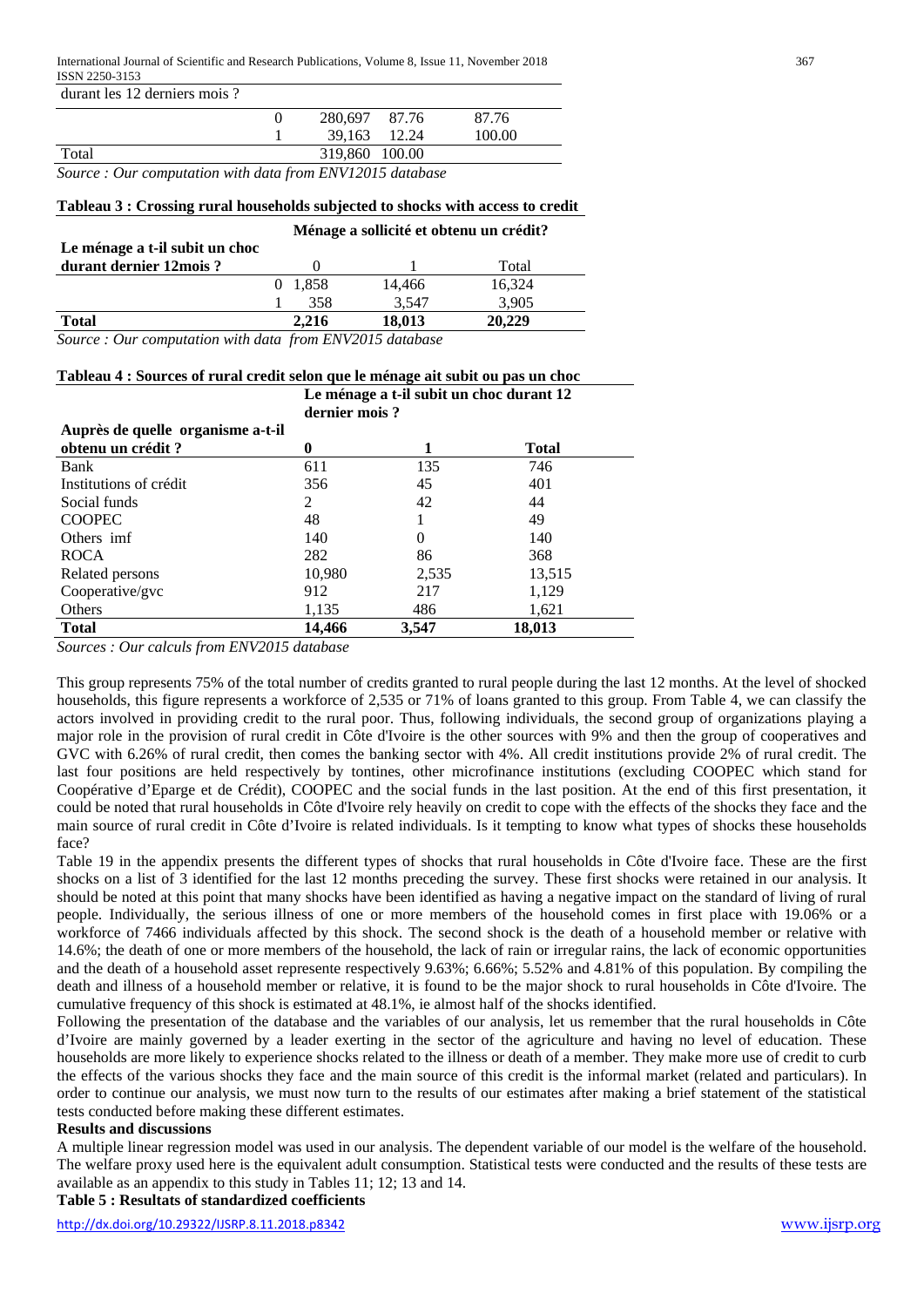International Journal of Scientific and Research Publications, Volume 8, Issue 11, November 2018 368 ISSN 2250-3153

|                  |               | b           | t          | P > t | bStdX      | bStdY    | bStdXY   | <b>SDofX</b> |
|------------------|---------------|-------------|------------|-------|------------|----------|----------|--------------|
| age              |               | 4.2218      | 600.037    | 0.000 | 56.593     | 0.008    | 0.112    | 13.405       |
| 1.AL             |               | $-10.2925$  | $-51.060$  | 0.000 | $-4.867$   | $-0.020$ | $-0.010$ | 0.473        |
| <b>HS</b>        |               | $-114.7154$ | $-2.1e+03$ | 0.000 | $-194.523$ | $-0.226$ | $-0.384$ | 1.696        |
| AC               |               | 0.1308      | 321.668    | 0.000 | 27.541     | 0.000    | 0.054    | 210.590      |
| EL               |               |             |            |       |            |          |          |              |
|                  |               | 80.3183     | 372.102    | 0.000 | 33.240     | 0.158    | 0.066    | 0.414        |
|                  | $\mathcal{L}$ | 181.1170    | 787.548    | 0.000 | 72.256     | 0.357    | 0.143    | 0.399        |
|                  | 3             | 576.4668    | 863.162    | 0.000 | 76.046     | 1.137    | 0.150    | 0.132        |
| H <sub>I</sub>   |               | 0.0000      | 39.477     | 0.000 | 3.359      | 0.000    | 0.007    | $6.4e+0.5$   |
| 1.Choc           |               | $-90.5052$  | -304.785   | 0.000 | $-26.062$  | $-0.179$ | $-0.051$ | 0.288        |
| 1.SA             |               | 53.3415     | 273.668    | 0.000 | 26.172     | 0.105    | 0.052    | 0.491        |
| 1.0 <sub>D</sub> |               | 16.2184     | 89.964     | 0.000 | 7.934      | 0.032    | 0.016    | 0.489        |
| 1.SV             |               | 121.8256    | 699.253    | 0.000 | 60.206     | 0.240    | 0.119    | 0.494        |
| AS               |               |             |            |       |            |          |          |              |
|                  |               | 2 25.5297   | 96.340     | 0.000 | 8.734      | 0.050    | 0.017    | 0.342        |
|                  |               | 3 0.9223    | 3.873      | 0.000 | 0.366      | 0.002    | 0.001    | 0.397        |
|                  | 4             | 97.7055     | 380.028    | 0.000 | 36.020     | 0.193    | 0.071    | 0.369        |
| constant         |               | 548.4402    | 1447.406   | 0.000 |            |          |          |              |

 $b = raw coefficient$  / t = t-score for test of  $b=0$  / P>|t| = p-value for t-test /  $bStdX = x$ -standardized coefficient /  $bStdY = y$ standardized coefficient/  $\text{SbdXY}$  = fully standardized coefficient/  $\text{SDofX}$  = standard deviation of X

## *Source : Our computation with data from ENV2015*

The adjusted R2 and R2 of this model is evaluated at 0.235 so 23.5% of the variations of our dependent variable are explained by the independent variables of our model. Following these tests, the regression was performed to estimate the coefficients of the model. The result of this regression is shown in Table 5. The first variable of the model that was studied is the age of the head of household measured by the 'age' variable. The coefficient of this variable is significant at the 1 per 1000 level. The coefficient of this variable is positive, showing that the age of the household head increases with the consumption per adult and therefore with the well-being of the household.

This is probably due to the fact that household assets increase with the age of the head of the household. According to Roberts (2001), many heads of households receive pensions and other benefits as they become aged. This positive coefficient could also be explained by the fact that the dependency ratio decreases with the increase in the age of the head of the household. Indeed, when the head of the household gets older, some children would be old enough to get a good job and no longer be in charge of the household. However, this result is contrary to that of Baiyegunhi (2008) who finds a positive relationship between the age of the head of the household and the household's poverty status.

Possession of agricultural land identified by variable AL has a negative relationship with household welfare. Households with farmland have much worse welfare situations than those who do not. The possession of land does not necessarily mean the development of these lands for the realization of productive activities that can improve the welfare of these households. The situation of agricultural land is very confused in rural Côte d'Ivoire and many landowners do not have the relevant land documentation. Also, many landowners prefer to make land available to farmers for a derisory annual rental fee. This variable is statistically significant at the 1 per 1000 level. This result is consistent with that of Baiyegunhi (2008) who finds a positive relationship between land ownership and household poverty status in South Africa. According to this author, such a coefficient is explained by the fact that in terms of production of subsistence goods, landowners do not realize any economy on these lands (Aliber, 2003). The HS variable for household size has a negative relationship with consumption per adult. The increase in the size of the household leads to a decrease in consumption per adult, thus a reduction in the welfare of the household, all other things being equal. Increasing the household size of an additional individual reduces the consumption per adult by 114 units all things being equal. This is explained by the fact that the other variables being kept constant, the increase in the size of the household forces the household to share its consumption among a larger number of individuals, which reduces the share that each will have to receive from the household with same initial endowment. The variable HS is statistically significant at the 1 per 1000 level.

There is a positive relationship between the amount of credit obtained and the welfare of the household, all other things being equal. The increase of the credit amount of 1000 units results in an increase in the welfare of the household of 13% of 1000f or 130 units all things being equal. The coefficient of this variable is statistically significant at the 1 per 1000 level. It has been demonstrated in many studies that access to credit improves the welfare of the household through the provision of investment credit that can boost the income of the household (Adugna and Heidhues, 2000) while allowing smoothing of consumption (Zeller et al. 1994).

Access to credit could significantly influence household income by helping its members exploit economic opportunities and, as a result, lift them out of poverty (Binswinger and Khandker, 1995, Adugna and Heidhues, 2000).

Our work also related the level of education of the head of household and the consumption per adult of the household. The reference modality of the analysis is modality 0 which corresponds to the fact that the head of household has no level of education. All other things being equal, households headed by primary school boys see their well-being increase by 80 units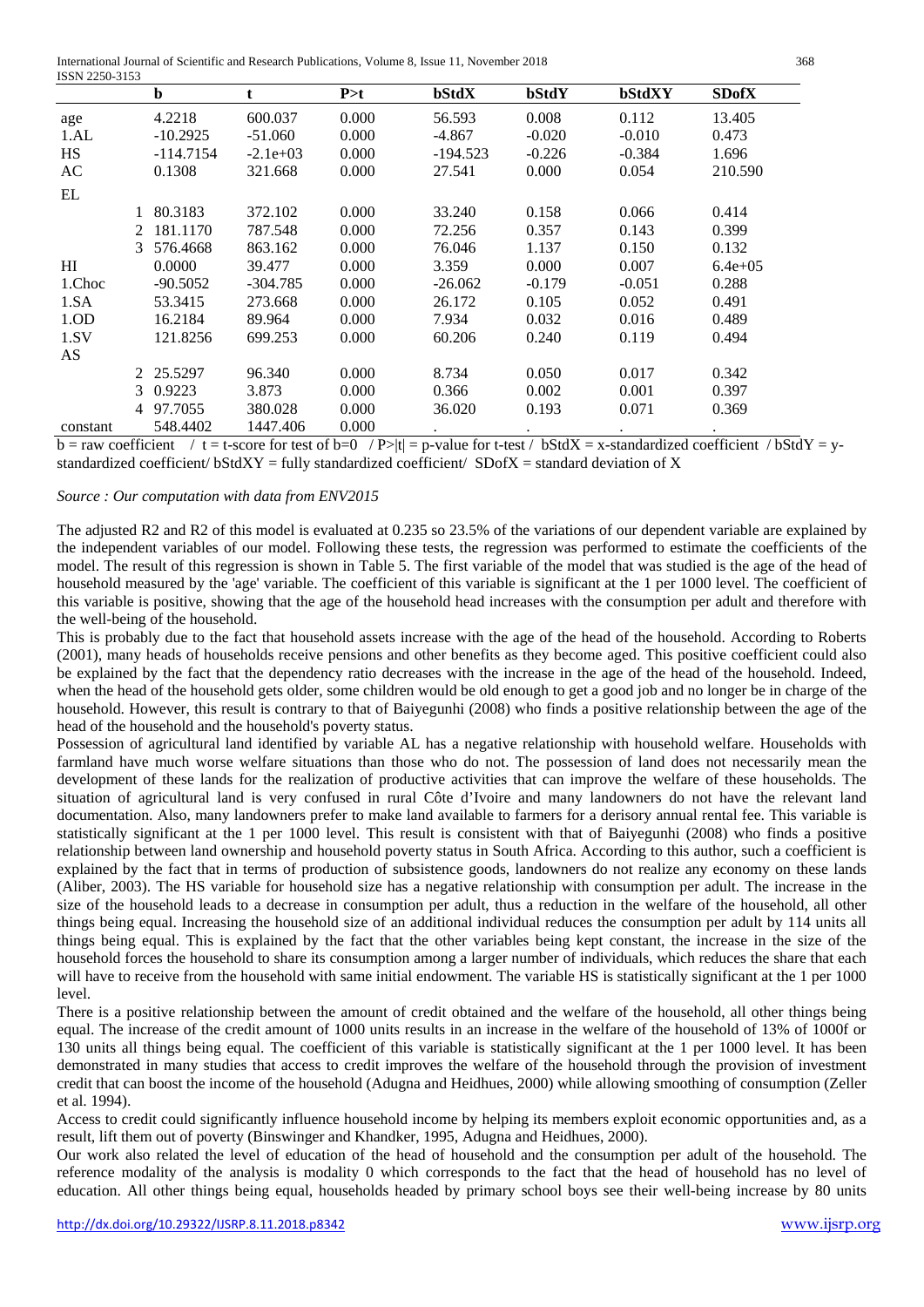International Journal of Scientific and Research Publications, Volume 8, Issue 11, November 2018 369 ISSN 2250-3153

compared to households whose head has no education. Similarly, those whose head is at the secondary level see their consumption per adult increase by a greater value, that is to say 181 units. Compared to the welfare of the household whose head has no level of education, the increase in well-being is much greater when the head of the household is at the higher level. Here, all things being equal, there is an increase in consumption per adult of 576 units when moving from a household whose head has no level of education to a household headed by the head with higher level. This result is in line with that of Baiyegunhi (2008) who finds that a higher level of education leads to a higher level of well-being, also for the household. A study conducted by Mukherjee and Benson (2003) showed that raising the maximum level of education to a level of 4 to 8, from Standard 8 to JCE, or from JCE at MSCE, there is an increase in per capita household consumption of 22, 19, 11.5 and 17 percent, respectively, in rural south, rural center, rural north and urban centers.

There is a positive relationship between the main income of household and the consumption per adult of the household. The variable representing the household income has a very low coefficient because of the size of its standard deviation, but it is statistically significant at the 1 per 1000 level. The increase in income allows the household to acquire consumer goods and increase its consumption per adult and its welfare accordingly.

The shocks have a negative coefficient and therefore have a negative impact on the consumption per adult of the household, the other variables being constant. Shocks reduce the well-being of the household. The variable representing shocks is statistically significant at the 1 per 1000 level. The explanation that might justify the sign of this coefficient is related to the fact that shocks tend to destroy opportunities for household income generation. Whether they are of sanitary origin or linked to the death of an active member of the household or in relation to climate change, the shocks often have a direct impact of reducing the income of rural households and thus the consumption per adult of the household.

All things being equal, households whose head is salaried see their welfare measured by consumption per adult improve by 53 units or 53,000 per person. The SA variable, which refers to the fact that the household head is an employee, is statistically significant at the 1 per 1,000 threshold. A household whose head is an employee has income stability which may in turn lead to relative stability of consumption per capita.

The variable OD measures the fact for the household to live in their own dwelling. It is statistically significant at the 1 per 1000 level. Its coefficient is positive and its value is 16. This means that everything else being equal, the transition from a household not living in their own home to a household living in his own home increases the welfare of the household. This could be explained by the fact that asset disposition such as one's own dwelling for example is considered both an economic resource and a source of prestige within the community of rural inhabitants. Assets such as housing could be the source of an inkling of future generations in poverty or simply allow them to escape from poverty. This result is similar to that of Baiyegunhi (2008) who finds that the more the household has assets in terms of poultry, cattle and livestock, the less the household remains poor.

The variable SV determines that the household was able to accumulate savings during the last 12 months preceding the survey. The coefficient of this variable is positive and statistically significant at the 1 per 1000 level. All other things being equal, the shift from a household that did not constitute savings during the last 12 months to a household that constituted leads to an increase in consumption per adult of 121 units, ie 121000fCFA. Households with saving can use this amount of money saved to increase their consumption per capita when needed. This is probably what explains the increase in the welfare of these households.

The last variable of our model is the sector of activity of the head of household measured by the variable SA. The four sectors selected are agriculture, industry, trade and services. Each of these sectors corresponds respectively to the four categories of the variable namely 1, 2, 3 and 4. The reference modality for the estimate is modality 1, which corresponds to the agricultural sector. Other things being equal, a household headed by person working in industry sector has a higher consumption per adult than a household headed by person working in the farm sector. The transition from a household whose head is engaged in agriculture to a household whose head operates in commerce does not have a significant impact on the welfare of the household. On the other hand, per capita consumption of the household increases by 97 units when moving from a household head in the agriculture sector to a household head in the service sector. It can be seen that households whose head is engaged in a sector other than the agricultural sector have a better level of welfare than those whose head is in agriculture. This is probably due to the fact that agriculture in rural Côte d'Ivoire is very rudimentary and its income is irregularly distributed during the year. Also, climatic hazards related to global warming cause instability of agricultural production, rural incomes and indirectly the per capita consumption of these households. Each of the modalities of this variable is statistically significant at the 1 per 1000 level. These results are consistent with those of Aliber (2003) and Baiyegunhi (2008) who find that in rural South Africa, it is unlikely that agriculture can provide a significant level of well-being to rural people.

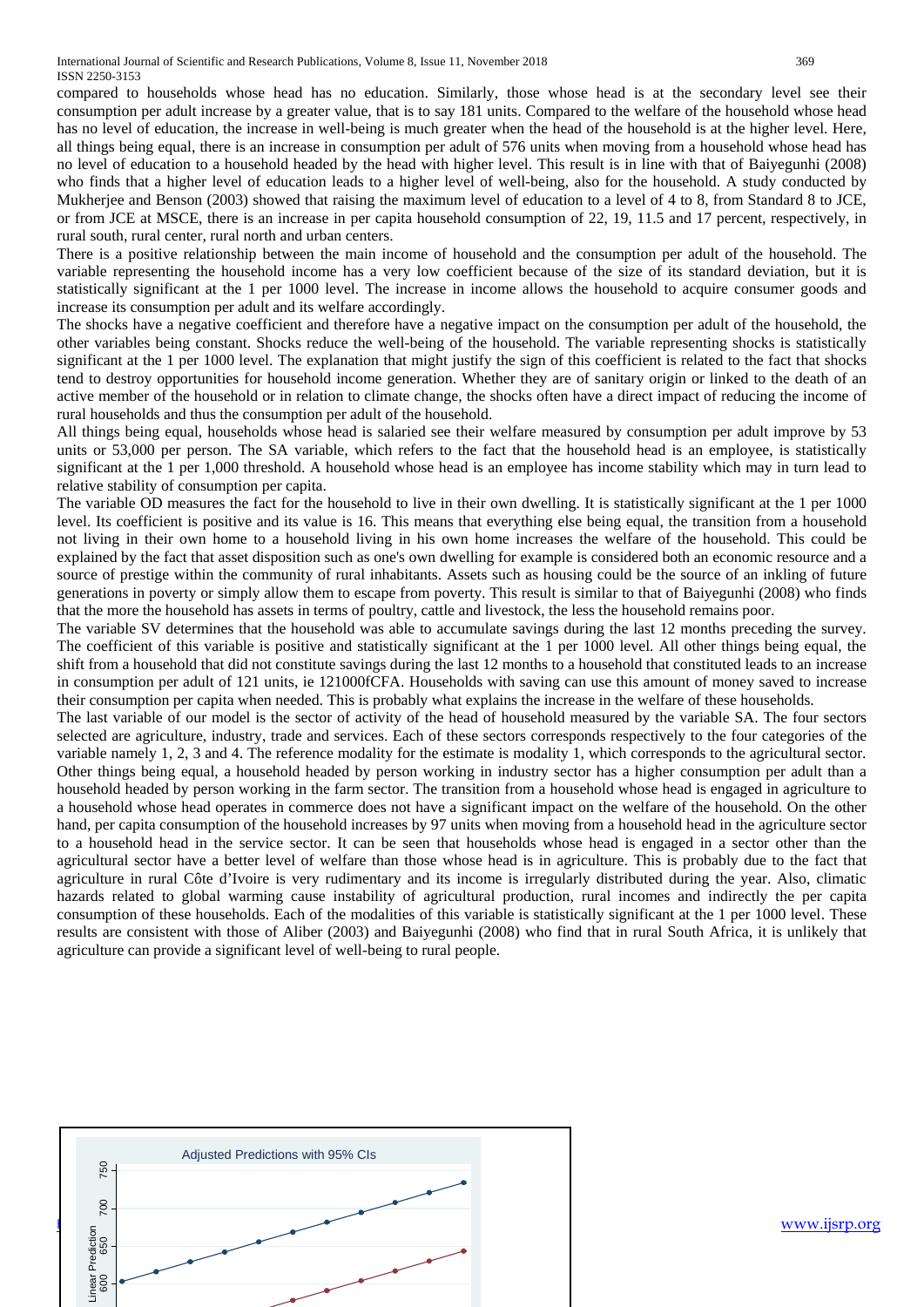As a result of the discussion of the regression results, the impact of some variables in our model on the welfare of households subjected to shoks was measured. Figure 1 presents the graph of the evolution of the predictions of per capita consumption according to the amount of the credit obtained by the household subjected or not to a shock. The curve in blue shows the evolution of welfare as a function of the amount of credit obtained by the household that has not been shocked and that in red presents the same curve for households that have suffered a shock. The difference in welfare between these two curves is relatively important.

At the initial level, there is a difference of about 90 units, or 90000 of difference in annual per capita consumption between households that have not suffered shock and those that have suffered a shock. The slopes of these two curves are evolutionary and the value of the slope is 13%, all the other variables being evaluated at their average. Thus, in a shock situation, households are able to improve their well-being when they have access to increasingly large amounts of credit. The graph shows that households in shock reach the initial level of well-being of non-shocked households when they obtain a credit ranging between 600,000 and 700,000 CFA francs, all other variables being kept at their mean in the model. As a result, this chart shows that credit can be an effective tool for controlling the effects of shocks on household welfare as measured by per capita consumption. These results are consistent with the work of Zeller (2001), which shows that the experience of a shock is positively correlated with the demand for credit.

In Tables 6, 7, 8 and 9, the influence of the variables OD (dwelling in one's own home), SA (head of the wage-earning household), SV (household with or without savings). ), AS (sector of activity of the head of household) and EL (level of education of the head of household) on the well-being of the households in shock situation was evaluated.

|                                       | Expression: Linear prediction |           |      |         |       |      |           |       |         |         |      |      |      |      |  |
|---------------------------------------|-------------------------------|-----------|------|---------|-------|------|-----------|-------|---------|---------|------|------|------|------|--|
|                                       | <b>Choc</b>                   | <b>OD</b> |      | Pr CPA  | se    |      | z         |       | ll      | ul      |      |      |      |      |  |
|                                       | $\theta$                      | $\theta$  |      | 599.190 | 0.115 |      | 5224.429  | 0.000 | 598.965 | 599.415 |      |      |      |      |  |
| 2                                     | 0                             |           |      | 615.408 | 0.140 |      | 4394.990  | 0.000 | 615.134 | 615.683 |      |      |      |      |  |
| 3                                     |                               | $\theta$  |      | 508.685 | 0.290 |      | 1754.534  | 0.000 | 508.117 | 509.253 |      |      |      |      |  |
| $\overline{4}$                        |                               |           |      | 524.903 | 0.306 |      | 1716.681  | 0.000 | 524.304 | 525.502 |      |      |      |      |  |
| <b>Specified values of covariates</b> |                               |           |      |         |       |      |           |       |         |         |      |      |      |      |  |
|                                       |                               |           | ı.   |         |       |      | 2.        | 3.    |         |         | 1.   | 2.   | 3.   | 4.   |  |
|                                       | age                           |           | AL   | НS      | AC    | EL   | EL        | EL    | HI      | SA      | SV   | AS   | AS   | AS   |  |
| Current                               | 36.5                          |           | .662 | 2.23    | 18    | .219 | .199      | .0177 | 19200   | .404    | .424 | .135 | .196 | .162 |  |
| $\sim$                                | $\sim$                        |           |      |         |       |      | T11HIAO1F |       |         |         |      |      |      |      |  |

**. Table 6 : Predictions of CPA at(Choc=(0 1) OD=(0 1)) atmeans estname(Pr\_CPA) statistics(all)**

*Source : Our computations with data from ENV2015*

#### **. Table 7 : Predictions of CPA at(Choc=(0 1) SA=(0 1)) atmeans estname(Pr\_CPA) statistics(all)**

|                                       |             |           | Expression: Linear prediction, predict |       |                |       |               |           |           |                  |      |      |
|---------------------------------------|-------------|-----------|----------------------------------------|-------|----------------|-------|---------------|-----------|-----------|------------------|------|------|
|                                       | <b>Choc</b> | <b>SA</b> | Pr CPA                                 | se    | z              |       | <sup>11</sup> | ul        |           |                  |      |      |
|                                       | 0           | $\theta$  | 584.087                                | 0.119 | 4890.859       | 0.000 | 583.852       |           | 584.321   |                  |      |      |
| 2                                     | $\theta$    |           | 637.428                                |       | 0.146 4373.245 | 0.000 | 637.142       |           | 637.714   |                  |      |      |
| 3                                     |             | 0         | 493.581                                |       | 0.291 1694.238 | 0.000 | 493.010       |           | 494.152   |                  |      |      |
| 4 <sup>1</sup>                        |             |           | 546.923                                |       | 0.309 1769.709 | 0.000 | 546.317       |           | 547.529   |                  |      |      |
| <b>Specified values of covariates</b> |             |           |                                        |       |                |       |               |           |           |                  |      |      |
|                                       |             | 1.        |                                        | 1.    | 2.             | 3.    |               | 1.        | 1.        | $\overline{2}$ . | 3.   | 4.   |
|                                       | age         | AL        | <b>HS</b><br>AC                        | EL    | EL             | EL    | H I           | <b>OD</b> | <b>SV</b> | AS               | AS   | AS   |
| Current                               | 36.5        | .662      | 18<br>2.23                             | .219  | 199            | .0177 | 19200         | .397      | .424      | .135             | .196 | .162 |

*Source : Our computations with data from ENV2015*

<http://dx.doi.org/10.29322/IJSRP.8.11.2018.p8342> [www.ijsrp.org](http://ijsrp.org/)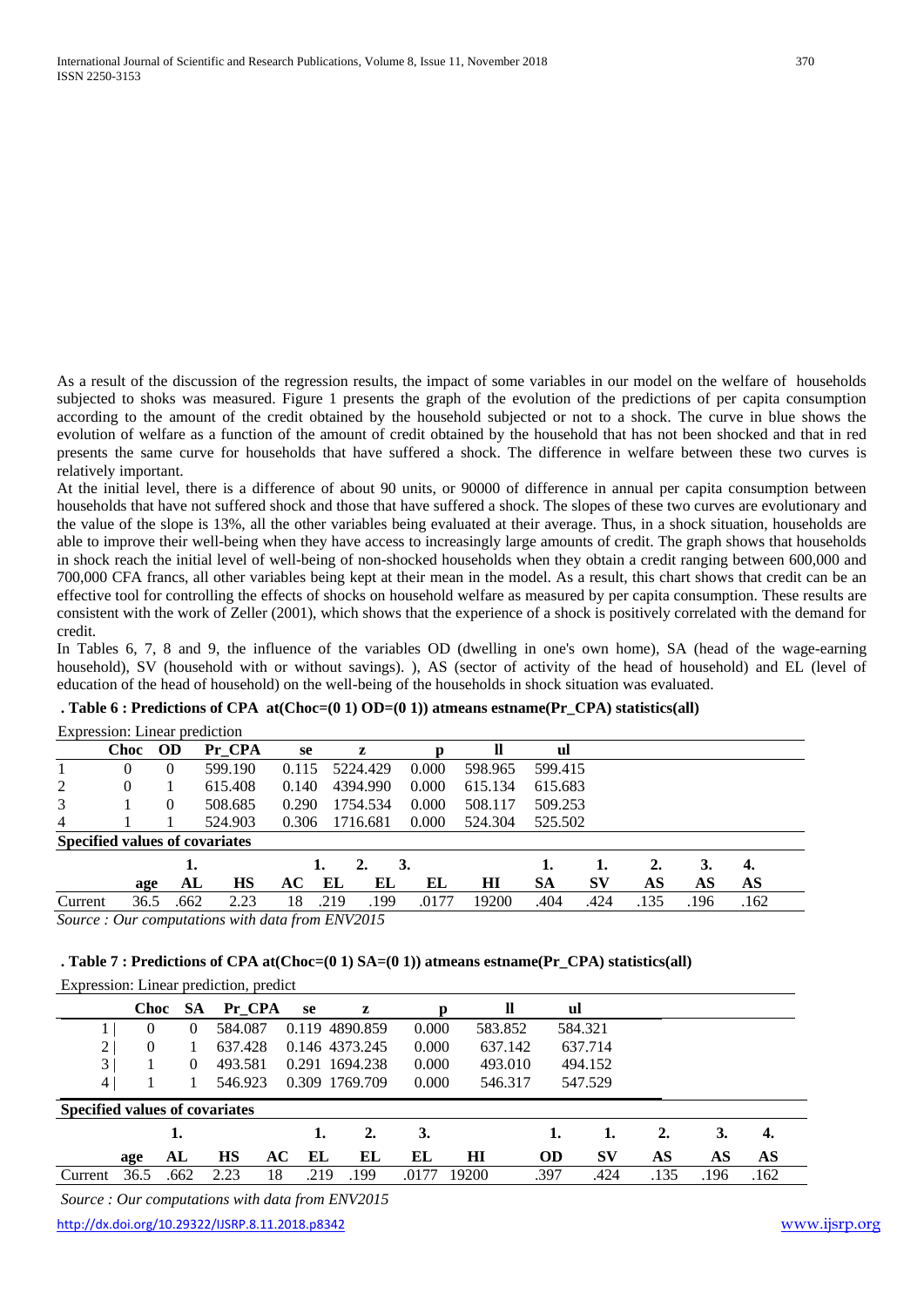In Table 6, it can be seen that in the absence of shock, households living in their own apartments have a higher welfare than households living in apartments other than their own.The result is similar for shocked households who live in their own dwelling. Their welfare is higher than those who live in apartments other than their own. However, the per capita consumption of shocked households living in their own house is lower than in non-shock households who live in dwellings other than their own. However, the fact for the household to dwell in their own home can not compensate for the effects of a shock and allow households in shock to reach the same level of welfare as households without shock, the other variables being evaluated at their mean.

The effect of the SA variable on the welfare of households in shock is almost the same as the effect of the OD variable on the welfare of households in shock. The other variables being maintained at their average, when a non-salaried household is shocked, this leads to a drop in per capita consumption of 90 points or 90000f.

This drop in well-being is also the same for a salaried household that has suffered a shock. In the same vein, when a household is in shock, the fact that he is an employee increases his well-being by 50 points, or 50000 CFA per person. The increase in well-being is the same for a household that has not suffered a shock and whose head changes status from non-salaried to salaried. Thus, the fact of being an employee does not sufficiently compensate for the welfare losses related to the shock.

**. Table 8 : Predictions of CPA at(Choc=(0 1) SV=(0 1)) atmeans estname(Pr\_CPA) statistics(all)**

Expression: Linear prediction, predict

|                                       | <b>Choc</b> | <b>SV</b> | Pr CPA  | se    | z        |          |       |       | ll        | ul        |      |      |      |  |
|---------------------------------------|-------------|-----------|---------|-------|----------|----------|-------|-------|-----------|-----------|------|------|------|--|
|                                       | $\theta$    | 0         | 553.962 | 0.115 |          | 4798.478 | 0.000 |       | 553.736   | 554.188   |      |      |      |  |
| 2                                     | $\theta$    |           | 675.788 | 0.135 | 5023.891 |          | 0.000 |       | 675.524   | 676.051   |      |      |      |  |
| 3                                     |             | 0         | 463.457 | 0.293 |          | 1579.128 | 0.000 |       | 462.882   | 464.032   |      |      |      |  |
| 4                                     |             |           | 585.282 | 0.299 |          | 1959.678 | 0.000 |       | 584.697   | 585.868   |      |      |      |  |
| <b>Specified values of covariates</b> |             |           |         |       |          |          |       |       |           |           |      |      |      |  |
|                                       |             | 1.        |         | 1.    | 2.       | 3.       |       |       | 1.        | 1.        | 2.   | 3.   | 4.   |  |
|                                       | age         | AL        | НS      | AC    | EL       | EL       | EL    | HІ    | <b>SA</b> | <b>OD</b> | AS   | AS   | AS   |  |
| Current                               | 36.5        | .662      | 2.23    | 18    | .219     | .199     | .0177 | 19200 | .404      | .397      | .135 | .196 | .162 |  |

*Source : Our calculs with data from ENV2015*

# **. Table 9 : Predictions of CPA at(Choc=(0 1) AS=(1 2 3 4)) atmeans estname(Pr\_CPA) statistics(all)**

Expression: Linear prediction, predict

|                                       | Choc |      | <b>OD</b> | Pr CPA    |                | se   |      | z     | n                     | <b>II</b> | ul        |           |  |
|---------------------------------------|------|------|-----------|-----------|----------------|------|------|-------|-----------------------|-----------|-----------|-----------|--|
| 1 <sub>1</sub>                        | 0    |      |           | 586.134   | 0.125 4687.604 |      |      | 0.000 | 585.889               | 586.380   |           |           |  |
| 2 <sup>1</sup>                        | 0    | 2    |           | 611.664   | 0.235 2604.547 |      |      |       | 0.000 611.204         | 612.124   |           |           |  |
| 3                                     | 0    | 3    |           | 587.057   | 0.202 2905.456 |      |      |       | 0.000 586.661 587.453 |           |           |           |  |
| 4                                     | 0    | 4    |           | 683.840   | 0.225 3045.800 |      |      |       | 0.000 683.400 684.280 |           |           |           |  |
| 5                                     | 1    | 1    |           | 495.629   | 0.296 1671.669 |      |      | 0.000 | 495.048               | 496.210   |           |           |  |
| 6                                     | 1    | 2    |           | 521.159   | 0.355 1469.360 |      |      | 0.000 | 520.464               | 521.854   |           |           |  |
| 7                                     | 1    | 3    |           | 496.552   | 0.343 1448.055 |      |      | 0.000 | 495.880               | 497.224   |           |           |  |
| 8                                     | 1    | 4    |           | 593.335   | 0.343 1731.134 |      |      |       | 0.000 592.663         | 594.007   |           |           |  |
| <b>Specified values of covariates</b> |      |      |           |           |                |      |      |       |                       |           |           |           |  |
|                                       |      | 1.   |           |           |                | 1.   | 2.   | 3.    |                       | 1. .      | 1.        | 2.        |  |
|                                       | age  | AL   |           | <b>HS</b> | AC             | EL   | EL   | EL    | H <sub>I</sub>        | SА        | <b>OD</b> | <b>SV</b> |  |
| Current                               | 36.5 | .662 |           | 2.23      | 18             | .219 | .199 | .0177 | 19200                 | .404      | .397      | .424      |  |

*Source : Our calculs with data from ENV015*

## **. Table 10 : Predictions of CPA mtable, at(Choc=(0 1) EL=(0 1 2 3)) atmeans estname (Pr\_CPA) statistics(all)**

|              |             |    | Expression: Linear prediction, predict |                |   |                         |         |    |
|--------------|-------------|----|----------------------------------------|----------------|---|-------------------------|---------|----|
|              | <b>Choc</b> | EL | Pr CPA                                 | se             | z | Ŋ                       | ll      | ul |
| $\mathbf{1}$ | 0           | 0  | 541.814                                | 0.117 4611.375 |   | 0.000 541.584           | 542.045 |    |
|              | $\Omega$    | 1  | 622.133                                | 0.184 3383.297 |   | 0.000 621.772           | 622.493 |    |
| 3            | $\Omega$    | 2  | 722.931                                | 0.198 3644.582 |   | 0.000 722.542 723.320   |         |    |
| 4            | $\Omega$    | 3  | 1118.281                               | 0.656 1705.493 |   | 0.000 1116.996 1119.566 |         |    |
| .5           |             | 0  | 451.309                                | 0.294 1534.534 |   | 0.000 450.733           | 451.885 |    |
| 6            |             | 1  | 531.627                                | 0.329 1613.722 |   | 0.000 530.982           | 532.273 |    |
|              |             | 2  | 632.426                                | 0.328 1927.658 |   | 0.000 631.783           | 633.069 |    |
| 8            |             | 3  | 1027.776                               | 0.702 1464.226 |   | 0.000 1026.400 1029.152 |         |    |

<http://dx.doi.org/10.29322/IJSRP.8.11.2018.p8342> [www.ijsrp.org](http://ijsrp.org/)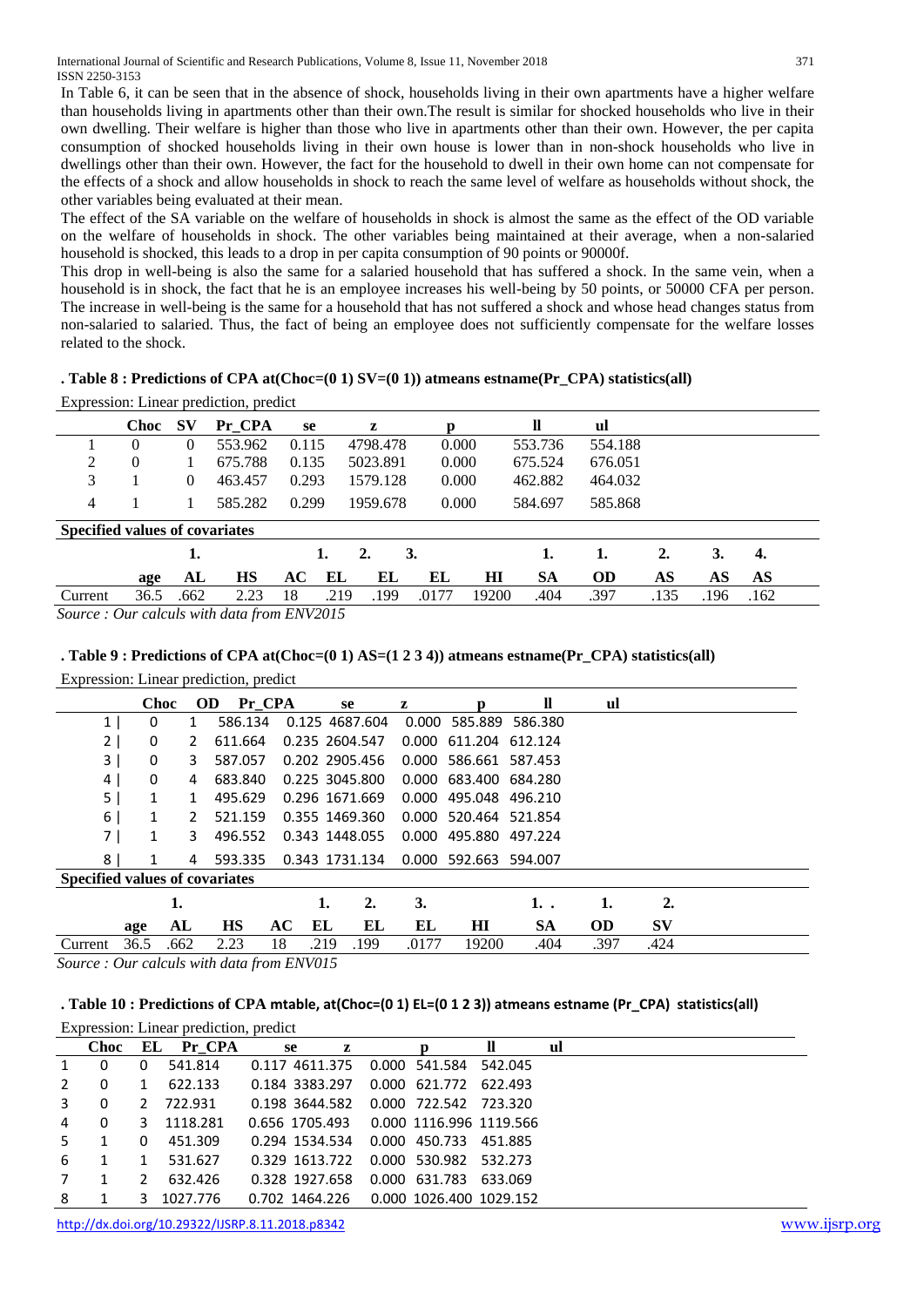International Journal of Scientific and Research Publications, Volume 8, Issue 11, November 2018 372 ISSN 2250-3153

| 19911 2290-9199<br>Specified values of covariates |      |      |      |    |       |      |      |      |      |      |      | The | -SV            |
|---------------------------------------------------|------|------|------|----|-------|------|------|------|------|------|------|-----|----------------|
|                                                   |      |      |      |    |       |      |      |      |      |      |      |     | variable       |
|                                                   |      |      |      |    |       |      |      |      |      |      |      | has | a              |
|                                                   | age  | AL   | HS   | AC | HI    | SA   | 0D   | sv   | AS   | AS   | AS   |     | greater        |
| Current                                           | 36.5 | .662 | 2.23 | 18 | 19200 | .404 | .397 | .424 | .135 | .196 | .162 |     | impact         |
| Source: Our calculs with data from ENV2015        |      |      |      |    |       |      |      |      |      |      |      | on  | the<br>welfare |

of rural households in shock, as shown in Table 8. The other variables being maintained at their mean, for a non-shock household, the fact that he has saved during the last twelve months allows him to increase his welfare or consumption per person by 121 points compared to a non-savings household. This consumption goes from 553 to 675. When a household in situation 1 in the table goes to situation 3, that is to say, undergoes a shock, its well-being falls from 553 to 463. But when the latter was able to build up savings, its well-being goes back to 585, which is above its initial value in 1. So saving allows for a full resilience of households in a shock situation.

Table 9 shows the influence of the SA variable related to the sector of activity of the head of household on the welfare of households in shock. The four modalities of this variable namely 1, 2, 3 and 4 correspond respectively to agriculture, industry, trade and services. For a household that initially did not suffer a shock, the fall of well-being is the same within the same sector of activity following a shock. Taking the agricultural sector as a reference, let us assume the situation described in 1 (absence of shock and head of household in agriculture). When a household suffers a shock, its welfare falls from 586 to 495. However, when the head of household migrates to the industry sector, his well-being goes back to 521 (situation 6). While migrating to trade, there is no significant change (situation 7), but migration to the service sector raises welfare from 495 to593, which is above its initial value in 1. In this way, only households operating in services manage to overcome the effects of shocks.

The last variable in our analysis is the education level of the household head. Table 10 shows the influence of the EL variable on the welfare of households in a shock situation. The four categories of this variable namely 0, 1, 2 and 3 correspond respectively to 'no level', 'primary level', 'secondary level' and 'higher level'. For a household that initially did not suffer a shock, the fall in wellbeing is the same within the same level of education following a shock. By taking the modality 0 as a reference, suppose the situation described in 1 (no shock and head of household has no level of education). When a household suffers a shock, its welfare falls from 541 to 451. However, when the head of the household moves from the situation of lack of education level to the fact that he has reached the primary level, the household welfare increased from 451 to 531 (situation 6). When the level passes rather from absence of level to the secondary level, the well-being passes from 451 to 632 (situation 7). If the education level pass is rather of absence of level at the higher level, the welfare passes from 451 to 1027. Thus, it is in situations 7 and 8 that the wellbeing passes beyond its initial value being described in 1 (541). It is the households whose head reaches the secondary and higher levels that manage to overcome the effects of shocks. These results are consistent with the work of Schultz (1975) who argues that educated people adapt more easily to changing economic conditions.

As a result of this second analysis, it can be seen that the households that manage to overcome the effects of shocks have one of the following characteristics: they have received a credit of more than 700,000; have a leader with at least secondary education level; have a leader operating in the service sector; could have been savings during the twelve months preceding the survey. These are the elements allowing households to avoid the negative effects of shocks on their level of per capita consumption and thus on their welfare.

## **4. Conclusion and recommendations**

At the end of our analysis, the first observation that emerges is that each of the variables of our model proved to be significant at the threshold of 1 per 1000. Some variables of our model have a negative impact on the well-being of the households. This is the case of the size of the household which, when it increases, leads to a reduction in the per capita consumption of the household. Ownership of agricultural land and the fact that the household suffered a shock during the 12 months preceding the survey have a negative effect on the welfare of rural households in Côte d'Ivoire. Other variables, on the other hand, have a positive effect on the well-being of rural households. The education level of the household head has a significant impact on household welfare. The higher the level of education, the greater the gap in well-being compared to a household whose head has no level of education. This is alarming given that almost 50% of rural households in Côte d'Ivoire do not have any level of education. As for the household head sector, households whose head is operating in a sector other than agriculture have a relatively higher level of well-being than those whose head is in agriculture (about 75% of rural households are in agriculture). However, the difference is more pronounced when the head of the household is engaged in services than in a household headed by the farmer. On the other hand, there is no major difference in well-being between a household whose head is in commerce and another whose head is in agriculture. Similarly, the age of the head of household has a positive impact on well-being, probably because of the accumulation of assets with the age of the head. The fact that the household has a chef who is employed and the household to live in his own home both have a positive effect on the welfare of the household. The results of our work reveal the importance of access to financial services by rural people. In fact, households that have been able to build savings are seeing their well-being increase substantially compared to those that could not constitute savings. Access to credit also has a positive effect on the well-being of households.

In the second part of the work, the analysis of the effect of certain variables on the welfare of households in a shock situation made it possible to determine the different profiles and interventions that could improve the resilience capacity of rural households. Thus, the following character traits improve the resilience of rural households to shocks: having a leader with secondary education, having a leader with a higher level of education, having a leader in the service sector. Subsequently, households that have saved in the last 12 months and those that received credit worth at least 700,000 are able to overcome the effects of shocks and maintain their level of well-being beyond his initial level before the shock.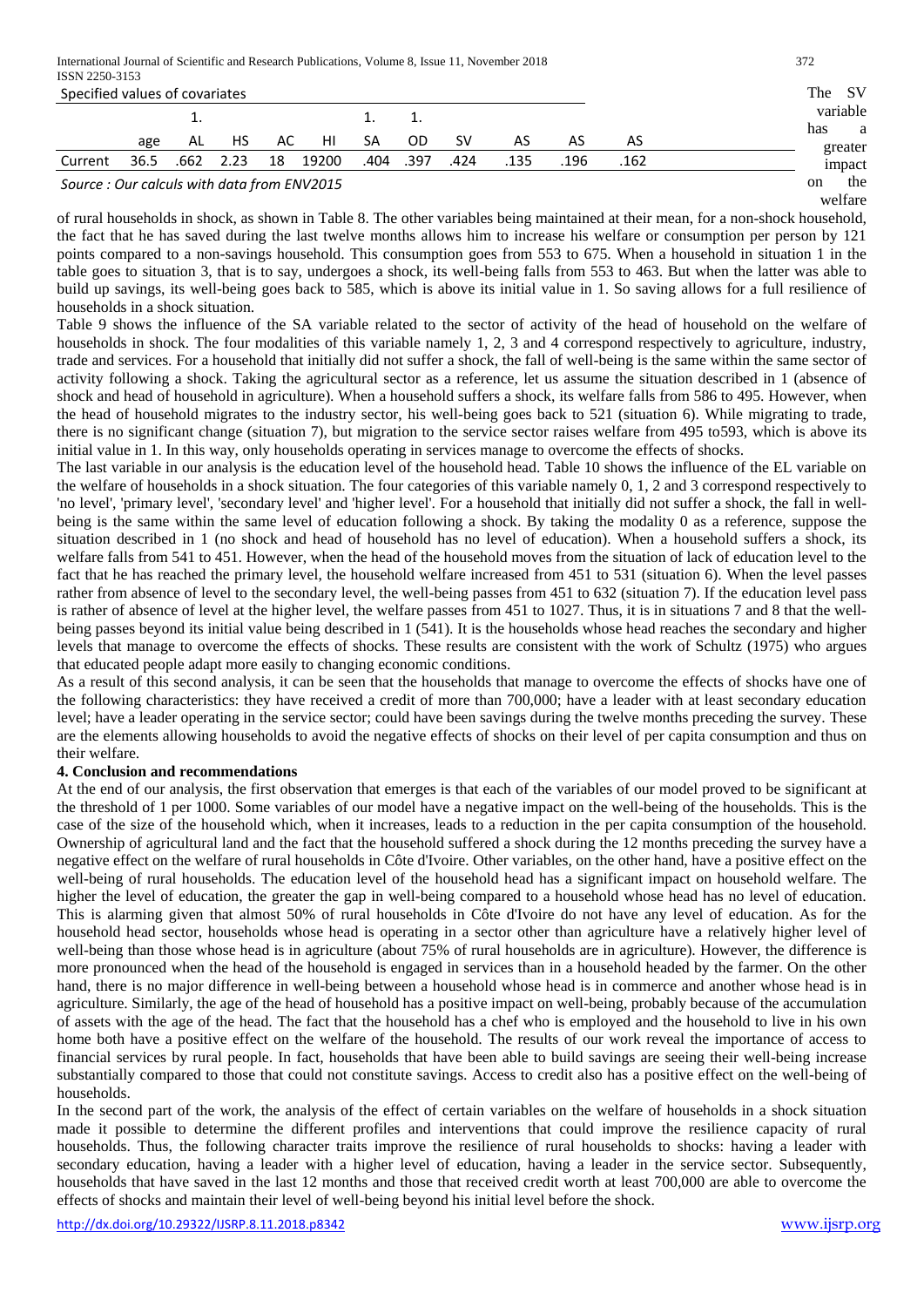International Journal of Scientific and Research Publications, Volume 8, Issue 11, November 2018 373 ISSN 2250-3153

It is therefore appropriate to make the following recommendations at two levels: first, at the level of the variables that could improve the well-being of rural households, and secondly at the variables that could strengthen the resilience of these households in shock. First, the improvement of well-being must take into account two aspects relating on the one hand to the households themselves, on the other hand to the rulers. Each head of household will have to make arrangements to improve his level of education regardless of his age. There is no age to learn and the Anglo-Saxon model is evocative on this question. On the other hand, a migration to the service sector would be beneficial but requires training or substantial learning. Households should also make all necessary arrangements to improve their level of access to financial services including credit and savings. On the side of the rulers, we should set up educational infrastructure that can accommodate the elderly and allow them to resume the class path. It will be necessary to promote such establishments for their dissemination throughout the territory. In this, the evening classes are the ideal parade to lead such initiatives. Policymakers must also encourage the financial sector to design more products for rural people. Micro-finance is a preferred route that can be explored at best. Togba (2009) shows that the lack of confidence in microfinance institutions and the sensitivity of households to the interest rate contribute to reducing the probability of these households participating in microfinance programs. It suggests the creation of networks of social capital within these institutions and then between them and the borrowers. However, microfinance does not remain the preferred means of access to credit in Côte d'Ivoire (only 1% of rural households have access to credit through the microfinance channel) and credit is not the only financial service concerned by our study. For household resilience, access to formal financial services allowing rural households to recieve greater amount of credit is recomended. On the other hand, rural households should be able to accumulate savings. Lastly, sustainable mechanisms will have to be engaged by household heads to ensure their migration to more viable sectors such as services.

Here we see the importance of access to financial services in improving welfare and building the resilience of rural households to shocks. Also, a good understanding of this resilience capacity requires that we understand the determinants of the demand and sources of rural credit, and those of rural households saving. This is a global analysis of the determinants of access to financial services in rural Côte d'Ivoire.

#### **References**

- Adams, D.W (1984), "Are the Arguments for Cheap Credit Sound?" *In Adams et al (eds.): Undermining Rural Development with Cheap Credit.* Boulder: West View Press, Inc.
- Adugna, T., and F. Heidhues. (2000). Determinants of Farm Households Access to Informal Credit in Lume District, Central Ethiopia. *Savings and Development,*  24(4): 27 – 46. Alderman and Paxson, 1994;
- Aliber, M. (2003). Chronic Poverty in South Africa: Incidence, Causes and Policies. *World Development,* 31(3): 473-490. Asfaw et Braun (2004)
- Azam, Biais, Dia And Maurel 2001, Informal And Formal Credit Markets And Credit Rationing In Côte D'ivoire. *Oxford Review of Economic Policy*, Vol. 17, No. 4, pp. 520-534
- Baiyegunhi (2008), *Access to credit and the effect of credit constraints on household welfare in the eastern cape province, south africa*, PhD thesis, The University of Fort Hare
- Bell, C., Srinivasan, T.N. and C. Udry. (1997). Rationing, Spill over and Interlinking in Credit Markets: The Case of Rural Punjab. *Oxford Economic Papers*, 49: 557 – 585.

Binswanger, H. P and S. R. Khandker. (1995). The Impact of Formal Finance on the Rural

Economy of India. *Journal of Development Studies*, 32(2): 234 – 262.

Besley, T. and S. Coate. (1995). Group Lending, Repayment Incentives and Social Collateral.

*Journal of Development Economics,* 46: 1 – 18.

Chavan (2013). Credit and Capital Formation in Agriculture: A Growing Disconnect. *Social Scientist*, Vol. 41, No. 9/10 (September-October 2013), pp. 59-67

Dallimore, A. and M. Mgimeti. (2003). Democratic Banking in the New South Africa: challenging Contemporary Banking Practices at Grass Roots. *Unpublished Report*, Durban: Development Research Africa.

Daniels, R.C. (2001). Consumer Indebtedness among Urban South African households: A Descriptive Overview. *Working Paper No 01/55*. Development Policy Research Unit, University of Cape Town.

Diagne, A. and M. Zeller. (2001). Access to Credit and its impacts on Welfare in Malawi. *Research Report* No. 116. Washington D. C.: International Food Policy Research Institute.

Deaton, A. and J. Muellbauer. (1980). Economics and Consumer Behaviour. New York: Cambridge University Press.

, A. (1991). Saving and Liquidity Constraints. *Econometrica,* 59(1): 1221 – 1248.

 $-A$ . (1992). Understanding Consumption. Oxford, Oxford University Press.

Dercon, S. 1996. "Risk, Crop Choice, and Savings: Evidence from Tanzania." *Economic Development and Cultural Change* 44(3):385-514.

Dercon, S. (2002). Income Risk, Coping Strategies, and Safety Nets. *The World Bank Research Observer*, 17 (2): 141-166.

Dercon, S. (2005). "Risk, Poverty and Vulnerability in Africa. " *Journal of African Economies*, 14 (4): 483-488.

Eswaran, M., and A. Kotwal. 1989. "Credit as Insurance in Agrarian Economies." *Journal of Develop-ment Economics* 31(1):37-53. Fafchamps 2003,

Fafchamps, M. and S. Lund. 2003. Forthcoming. "Risk-Sharing Networks in Rural Philippines." *Journal of Development Economics*.

Hazarika et Sarangi (2008) "Household Access to Microcredit and Child Work in Rural Malawi", *World Development* Vol. 36, No. 5, pp. 843–859, 2008 Hoff, K. and J. E. Stiglitz. (1990). Imperfect Information and Rural Credit Markets – Puzzles and Policy Perspectives. World Bank Economic Review, 4(3): 235 – 250.

Ibrahim G., K. Abbi and S. Torres, 2007, "Household-Level Credit Constraints in Urban Ethiopia", Discussion Papers in Economics , No. 07/03, University of Leicester.

#### INS(2015), *Enquête Niveau De Vie Des Ménages*

Khandker, S. R. (1998), *Fighting Poverty with Microcredit: Experience in Bangladesh*, New York, Oxford University Press, Inc.Khandker, 2003 Khandker, S. R. and R.R. Faruque (2001), "The Impact of Farm Credit in Pakistan", Rural Development, Development Research Group, World Bank Paper Klaas (2008) "From Miracle to Nightmare: An Institutional Analysis of Development Failures in Côted'Ivoire", *Africa Today*, Vol. 55, No. 1 (Fall, 2008), pp. 109-126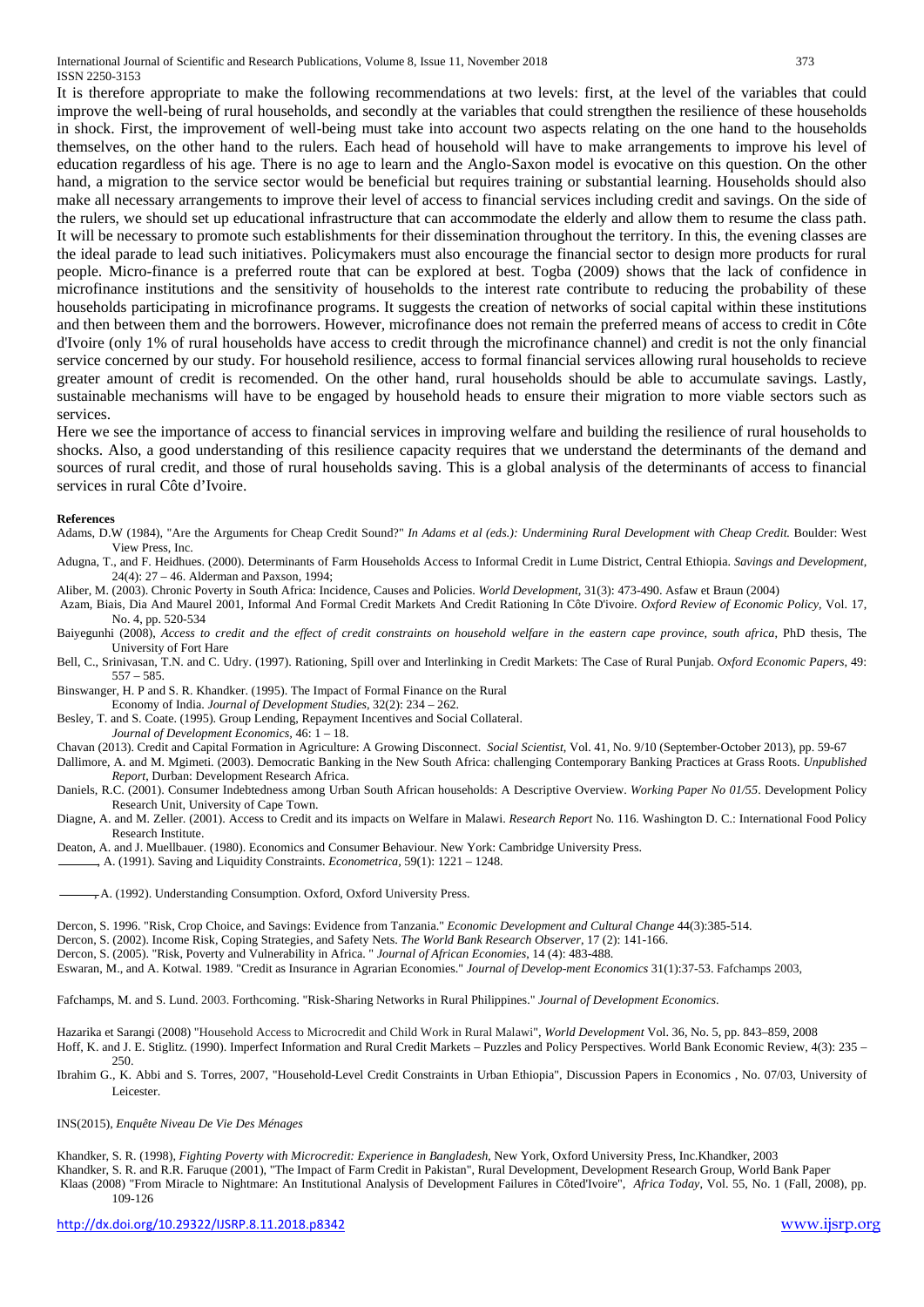Long, J. S., and J. Freese. 2014. *Regression Models for Categorical Dependent*

*Variables in Stata.* 3rd ed. College Station, **TX:** Stata Press.

Morduch, J. (1995), "Income smoothing and consumption smoothing", *Journal of Economic Perspectives*, Vol. 9, No.3, pp. 103-14.Morduch, 1994).

Murdoch, J. (1990). Risk, Production and Savings. Theory and Evidence from Indian Households. Mimeograph. Harvard University.

Mohamed and Temu, (2009). "Gender Characteristics Of The Determinants Of Access To Formal Credit Inrural Zanzibar", *Savings and Development*, Vol. 33, No. 2 (2009), pp. 95-111

- Mohamed K.S., 2003, "Access to Formal and Quasi-Formal Credit by Smallholder Farmers and Artisanal Fishermen: A Case of Zanzibar", in I. Kikula, J. Kipokola, I. Shivji, J. Semboja and B. Tarim (Ed.s), Researching poverty in Tanzania : Problems , Policies and Perspectives , Mkuki na Nyota Publishers, Dar es Salaam, Tanzania, pp. 111-148.
- Mpuga (2008) "Constraints in Access to and Demand for Rural Credit: Evidence from Uganda" A paper for presentation during the African Economic Conference (AEC). African Development Bank, Tunis-Tunisia.
- Panjaitan Drioadisuryo, D. M. R., and K., Cloud (1999), "Gender, Self-Employment and Microcredit Programs: An Indonesian Case Study", *Quarterly Review of Economics & Finance,* Vol. 39, No. 5, pp. 769-779.Pitt and Khandker, 2002;
- Quach, MH (2005), *Access to credit and household poverty reduction in rural vietnam : A cross-sectional study*, PhD thesis, The University of Birmingham

Remenyi, J., and Q., Benjamin. (2000), *Microfinance and Poverty Alleviation: Case studies from Asia and the Pacific*. Pp. 131-134 and 253-263. London and New York: Printer, Continuum Press.

Rosenzweig, M. R. & Wolpin, K. I. (1993). Credit Market Constraints, Consumption Smoothing, and the Accumulation of Durable Production Assets in Low-Income Countries: Investments in Bullocks in India. *The Journal of Political Economy*, 101 (2): 223-244.Saboor et al., 2009)

Temu A.E., M. Mwachanga and K. Kilima, 2001, "Agricultural Development Intervention and Smallholder Farmers Credit in Southern Tanzania: An Assessment of Beneficiaries", *African Review of Money, Finance and Banking*, No. Supplement: 119- 140.

Togba, E.L.(2012), '*Microfinance, social capital and households access to credit : an evidence from Côte d'Ivoire*', Structural Change and Economic Dynamics 23(4), 473-486

Townsend, R. M. 1994. "Risk and Insurance in Village India." *Econometrica* 62(3):539-91.

Udry 1994. "Risk and Insurance in a Rural Credit Market: An Empirical Investigation of Northern Nigeria." Review of Economic Studies 61(3):495-526.

Wright, G. A. N., (2000), Microfinance Systems: Designing Quality Financial Services for the Poor, Zed Books Ltd. London & New York, and the University Press Limited, Dhaka.

WORLD BANK (1975): Agricultural Credit: Sector Policy Paper. World Bank, Washington.

WORLD BANK GROUP (2015) : CÔTE D'IVOIRE : From Crisis to Sustained Growth, Priorities for Ending Poverty and Boosting Shared Prosperity, Systematic Country Diagnostic, Country Department AFCF2, Africa Region

Zaman (1999), '*Assessing the Impact of Micro-credit on Poverty and Vulnerability In Bangladesh*' Policy Research Working Paper N°2145 The World Bank

Zeller, M., Schrieder, G., von Braun, J and F. Heidhues. (1997). Rural Finance for Food Security for the Poor: Implications for Research and Policy. *Food Policy Review No. 4.* Washington, D. C.: International Food Policy Research Institute.

Zeller, M.(1994). Determinants Of Credit Rationing: A Study Of Informal Lenders And Formal Credit Groups In Madagascar *World Development 22(1)*

Zimmerman, Frederick and Michael Carter. 2003. Asset Smoothing, Consumption Smoothing and the Reproduction of Inequality Under Risk and Subsistence constraints, *Journal of Development Economics*, Vol 71, pp. 233-260. Tirole, à paraître cité par Conning et udry, 2005).

#### **Appendix**

| Table 11 : Likelihood ratio test of model1 and model2 |                 |               |  |  |  |  |  |  |  |  |
|-------------------------------------------------------|-----------------|---------------|--|--|--|--|--|--|--|--|
| <b>Variable</b>                                       | regress1        | regress2      |  |  |  |  |  |  |  |  |
| Age imputé                                            | 4.222***        |               |  |  |  |  |  |  |  |  |
| AL                                                    | $-10.292***$    | $-17.822***$  |  |  |  |  |  |  |  |  |
| Household size                                        | $-114.715***$   | $-113.544***$ |  |  |  |  |  |  |  |  |
| AC                                                    | $0.131***$      | $0.133***$    |  |  |  |  |  |  |  |  |
| EL                                                    |                 |               |  |  |  |  |  |  |  |  |
| 1                                                     | 80.318***       | 74.437***     |  |  |  |  |  |  |  |  |
| 2                                                     | 181.117***      | 177.728***    |  |  |  |  |  |  |  |  |
|                                                       | 3<br>576.467*** | 560.677***    |  |  |  |  |  |  |  |  |
| Household Inc                                         | $0.000***$      | $0.000***$    |  |  |  |  |  |  |  |  |
| Choc                                                  | $-90.505***$    | $-91.411***$  |  |  |  |  |  |  |  |  |
| SА                                                    | 53.341***       | 54.579***     |  |  |  |  |  |  |  |  |
| OD                                                    | 16.218***       | 17.126***     |  |  |  |  |  |  |  |  |
| SV                                                    | 121.826***      | 118.304***    |  |  |  |  |  |  |  |  |
| AS                                                    |                 |               |  |  |  |  |  |  |  |  |
| 2                                                     | 25.530***       | 27.897***     |  |  |  |  |  |  |  |  |
| 3 <sup>1</sup>                                        | $0.922***$      | 2.610***      |  |  |  |  |  |  |  |  |
| 4                                                     | 97.705***       | 100.650***    |  |  |  |  |  |  |  |  |
| <b>CA</b>                                             |                 |               |  |  |  |  |  |  |  |  |
| 55                                                    |                 | 92.965***     |  |  |  |  |  |  |  |  |
| 105                                                   |                 | 113.437***    |  |  |  |  |  |  |  |  |
| Constant                                              | 548.440***      | 664.840***    |  |  |  |  |  |  |  |  |
| legend: $*$ p<0.05;                                   | **p<0.01;       | *** $p<0.001$ |  |  |  |  |  |  |  |  |

Likelihood-ratio test / LR chi2(1)=  $-87498.64$  / (Assumption: regress1 nested in regress2) Prob > chi2=1.0000

*Source : Our calculs with ENV2015 data base*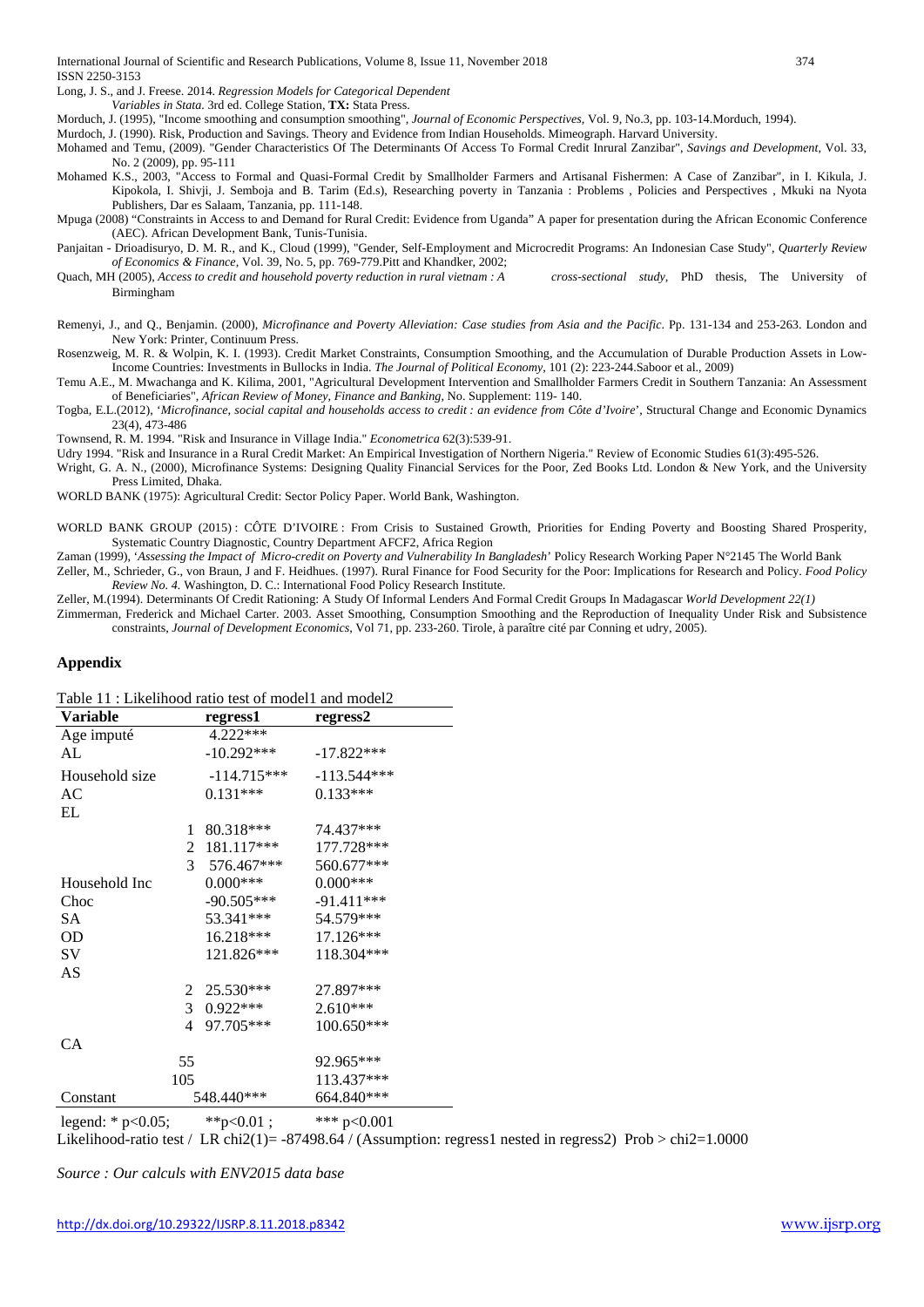|                          | <b>Current</b> | <b>Saved</b>  | <b>Difference</b> |
|--------------------------|----------------|---------------|-------------------|
| Log-likelihood           |                |               |                   |
| Model                    | $-2.050e+08$   | $-2.050e+08$  | -43749.321        |
| Intercept-only           | $-2.087e+08$   | $-2.087e+08$  | 0.000             |
| Chi-square               |                |               |                   |
| D (df=27285815/272858~1) | $4.101e+08$    | $4.100e + 08$ | 87498.642         |
| R <sub>2</sub>           |                |               |                   |
| R <sub>2</sub>           | 0.233          | 0.235         | $-0.002$          |
| Adjusted R2              | 0.233          | 0.235         | $-0.002$          |
| McFadden                 | 0.017          | 0.018         | $-0.000$          |
| McFadden (adjusted)      | 0.017          | 0.018         | $-0.000$          |
| $Cox-Snel1/ML$           | 0.233          | 0.235         | $-0.002$          |
| Cragg-Uhler/Nagelkerke   | 0.233          | 0.235         | $-0.002$          |
| IC.                      |                |               |                   |
| AIC.                     | $4.101e+08$    | $4.100e+08$   | 87500.642         |
| AIC divided by N         | 15.029         | 15.026        | 0.003             |
| $BIC$ (df= $17/16/1$ )   | $4.101e+08$    | $4.100e + 08$ | 87515.764         |

Difference of 8.8e+04 in BIC provides very strong support for saved model.

Source : Our calculs with ENV2015 data base

Table 13 : Result of VIF test

| Variable         |                | VIF  | 1/VIF    |
|------------------|----------------|------|----------|
| age              |                | 1.24 | 0.809555 |
| 1.AL             |                | 1.26 | 0.792592 |
| НS               |                | 1.20 | 0.834088 |
| <b>MCD</b>       |                | 1.02 | 0.982339 |
| EL               |                |      |          |
|                  | 1              | 1.11 | 0.902430 |
|                  | $\overline{2}$ | 1.17 | 0.855511 |
|                  | $\mathcal{E}$  | 1.08 | 0.927784 |
| HІ               |                | 1.01 | 0.994914 |
| 1.Choc           |                | 1.02 | 0.984920 |
| 1.SA             |                | 1.27 | 0.787429 |
| 1.0 <sub>D</sub> |                | 1.08 | 0.925983 |
| 1.SV             |                | 1.03 | 0.971430 |
| AS               |                |      |          |
|                  | 2              | 1.14 | 0.876228 |
|                  | 3              | 1.24 | 0.805996 |
|                  | 4              | 1.25 | 0.801620 |
| Mean VIF         |                | 1.14 |          |

*Source : Our calculs from ENV2015 database*

Table 14 : Test of nul hypothesis

| -1    | $age = 0$     |
|-------|---------------|
| -2    | $1.AL = 0$    |
| -3    | $HS = 0$      |
| -4    | $AC = 0$      |
| -5    | $1.FL = 0$    |
| -6    | $2.EL = 0$    |
| $-7$  | $3.EL = 0$    |
| -8    | $H1 = 0$      |
| -9    | $1$ .Choc = 0 |
| $-10$ | $1.SA = 0$    |
| -11   | $1.0D = 0$    |
| $-12$ | $1.5V = 0$    |
| -13   | $2.AS = 0$    |
| -14   | $3.AS = 0$    |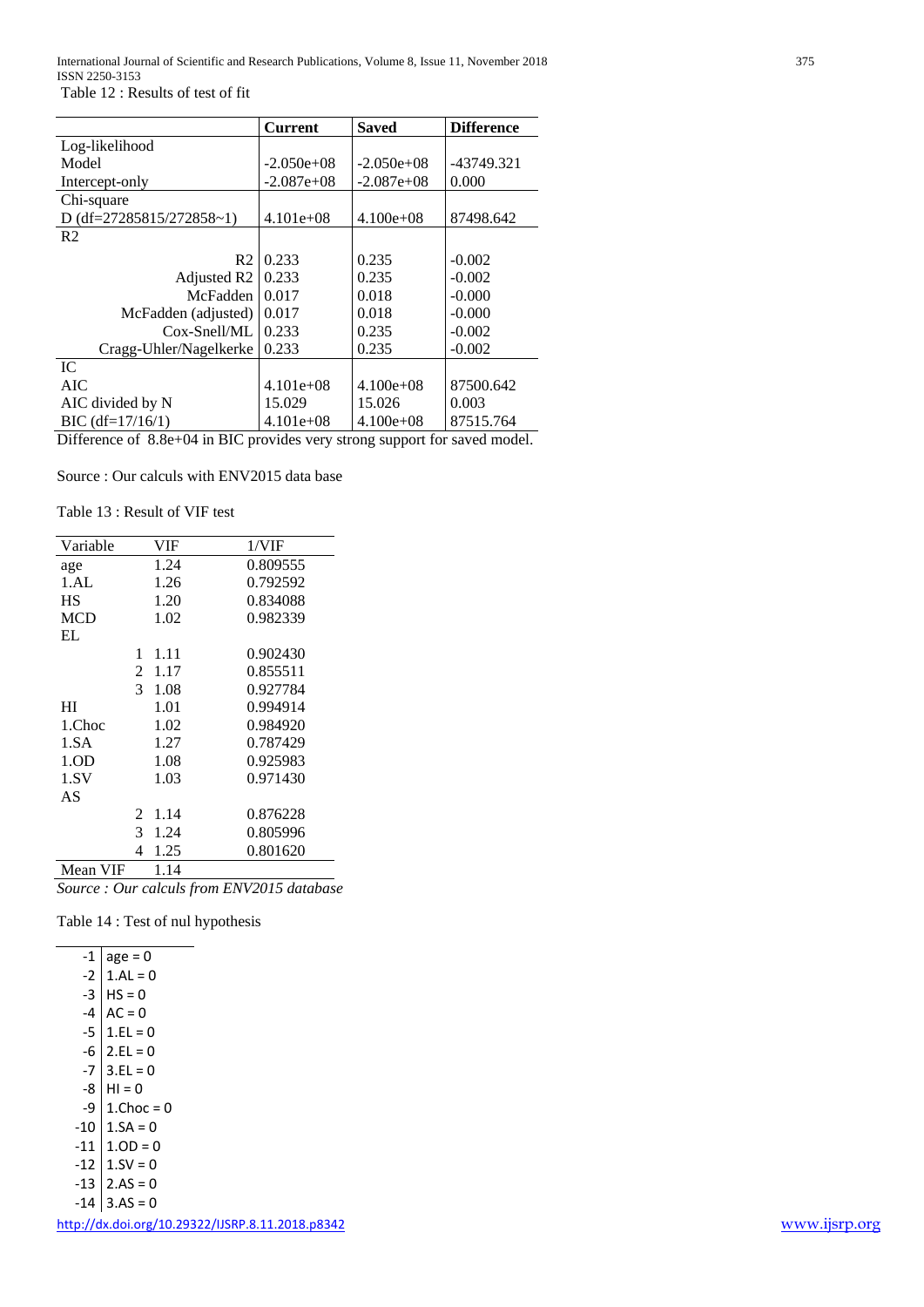$-15$  4.AS = 0

 $F( 14, 27285816) = 6.0e+05$ 

 $Prob > F = 0.0000$ 

*Source : Our calculs with ENV2015 data base*

Table 15 : Descriptive statistics of the weighted model

Estimation sample regress Number of obs = 27285832

| <b>Variable</b>          | <b>Mean</b> | Std. Dev. | Min            | <b>Max</b>   |
|--------------------------|-------------|-----------|----------------|--------------|
|                          |             |           |                |              |
| <b>CPA</b>               | 597.3628    | 506.9457  | 17.2267        | 5140.22      |
| age                      | 36.52892    | 13.40507  | 15             | 89           |
| 1.AL                     | .6624403    | .4728775  | $\theta$       | 1            |
| <b>HS</b>                | 2.228081    | 1.695704  | 1              | 16           |
| AC                       | 18.0336     | 210.5904  | $\overline{0}$ | 7000         |
| EL                       |             |           |                |              |
| 1                        | .2194255    | .4138574  | $\Omega$       | 1            |
| $\overline{c}$           | .1986015    | .3989473  | 0              | 1            |
| 3                        | .0177163    | .1319182  | $\theta$       | 1            |
| HI                       | 19200.09    | 643061.8  | .018           | $2.3e+07$    |
| 1.Choc                   | .0912461    | .2879587  | $\overline{0}$ | $\mathbf{1}$ |
| 1.SA                     | .4037114    | .4906409  | $\theta$       | 1            |
| 1.OD                     | .3965332    | .4891775  | $\theta$       | $\mathbf{1}$ |
| 1.SV                     | .4240418    | .4941967  | $\Omega$       | 1            |
| AS                       |             |           |                |              |
| 2                        | .1353584    | .342106   | $\theta$       | 1            |
| 3                        | .1958905    | .3968847  | $\theta$       | 1            |
| $\overline{\mathcal{L}}$ | .1622251    | .3686572  | 0              | 1            |
| weight                   | 510.2254    | 320.763   | 20             | 2345         |

Sources : Our computation from the data of ENV2015

Tableau 18 : Repartition of categories of shocks

| <b>First shock</b>                            | Freq. | <b>Percent</b> | Cum.   |
|-----------------------------------------------|-------|----------------|--------|
| Lack of rain / irregular rainfall             | 2,609 | 6.66           | 6.66   |
| Late rains                                    | 1,483 | 3.79           | 10.45  |
| Late sowing                                   | 90    | 0.23           | 10.68  |
| Drought                                       | 1,303 | 3.33           | 14.01  |
| floods / heavy rains / violent winds          | 1,305 | 3.33           | 17.34  |
| crop damage by farmers                        | 450   | 1.15           | 18.49  |
| crop diseases                                 | 1,131 | 2.89           | 21.37  |
| livestock disease (epizootics)                | 89    | 0.23           | 21.60  |
| destruction of crops by animals               | 1,079 | 2.76           | 24.36  |
| looting of crops / cattle theft               | 585   | 1.49           | 25.85  |
| forced displacement of populations            | 179   | 0.46           | 26.31  |
| destruction / looting of material goods       | 534   | 1.36           | 27.67  |
| occupied plantations                          | 405   | 1.03           | 28.71  |
| lack of economic opportunities                | 2,163 | 5.52           | 34.23  |
| separation of household members               | 1,034 | 2.64           | 36.87  |
| job loss by a household member                | 315   | 0.80           | 37.67  |
| non-functional markets                        | 90    | 0.23           | 37.90  |
| death of one or more members of the household | 3,773 | 9.63           | 47.54  |
| considerable decline in crop prices           | 181   | 0.46           | 48.00  |
| low availability of food on the               | 135   | 0.34           | 48.34  |
| serious illness of one or more members        | 7,466 | 19.06          | 67.41  |
| death of a household asset                    | 1,883 | 4.81           | 72.22  |
| death of a member of the household / parents  | 5,719 | 14.60          | 86.82  |
| lack of seeds and / or inputs                 | 585   | 1.49           | 88.31  |
| bushfires                                     | 1,347 | 3.44           | 91.75  |
| other (explain)                               | 3,23  | 8.25           | 100.00 |